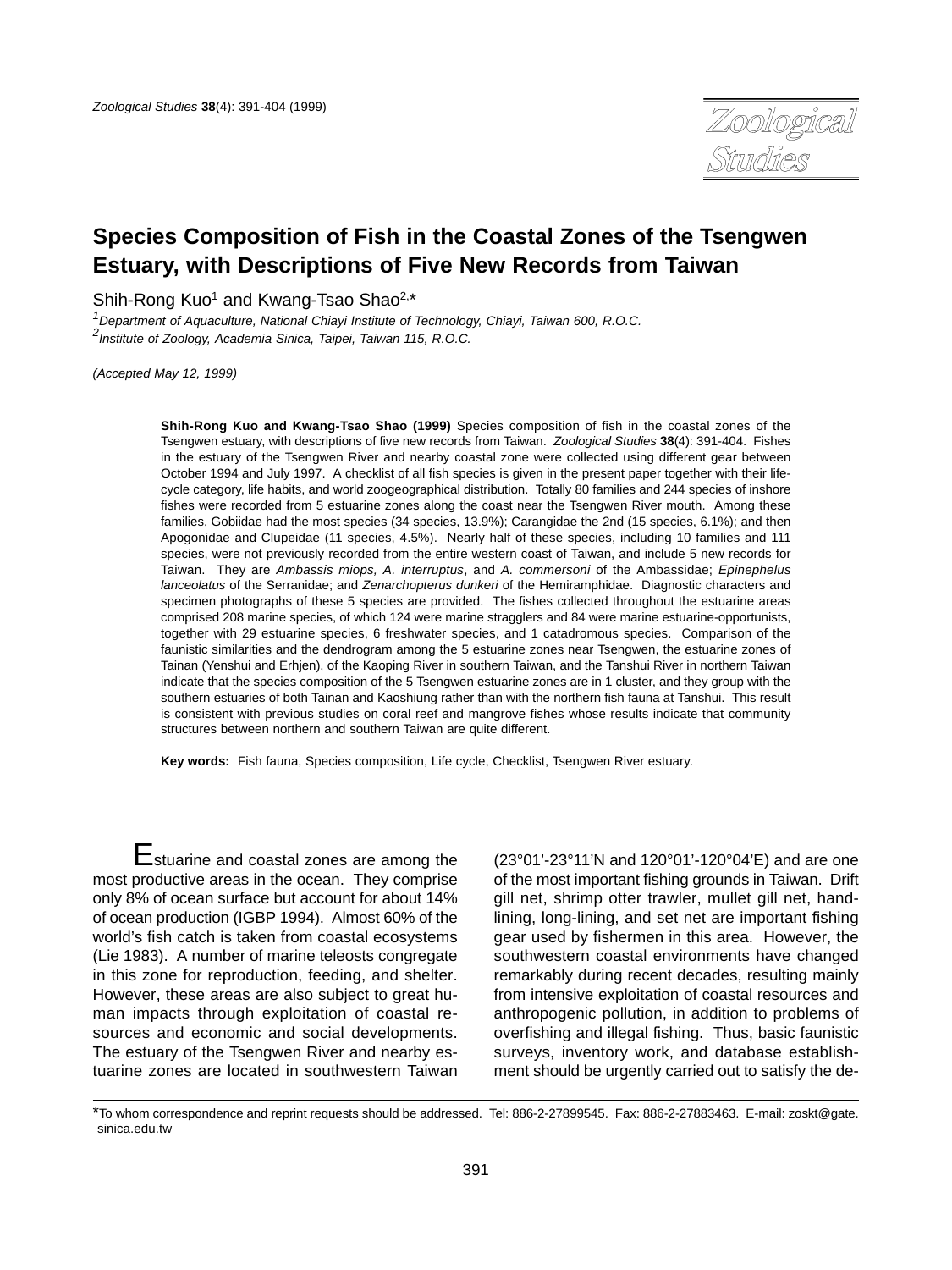mands for information on sustainable utilization and conservation of these important natural resources.

There are numerous technical or research reports, published earlier, which contain information on fishes of the west coast of Taiwan, such as Yang (1983) and Chen et al. (1987) in the southwestern part; Chen et al. (1989), Shao et al. (1990), and Shao and Kao (1992) along the northwest; and Yang (1985), Su et al. (1988), Hong et al. (1989), and Shao (1989-1993) in waters off the central west coast. However, most of these only list common economic species, using group names, or even have misidentified some species. Shao et al. (1993) first compiled a fish checklist of 664 species along the entire western coast including non-economic inshore species. As to the fish fauna in the estuaries of the western coast, the following publications were found: Lee (1992) in the estuary of the Tanshui River (TS) in northern Taiwan; Han and Fang (1997) in estuaries of the Yenshui and Erhjen Rivers (TN) in southern Taiwan; and Fang et al. (1996) in the estuary of the Kaoping River (KP) in southern Taiwan. No information is available from the estuary of the Tsengwen River and nearby estuaries of the southwestern coast of Taiwan. The purposes of this study are therefore to initially investigate the species composition in this region to fill this gap, then compare the estuarine fish assemblages in this region with those in southern and northern Taiwan to understand spatial distributional patterns of inshore fishes and their possible causes along the western coast of Taiwan. Studying the community structure of fish in this region is also the 1st step in conducting another joint project of Land-Ocean Interactions in the Coastal Zone (LOICZ) in the Tsengwen estuary for establishing a trophic model using ECOPATH (Lin et al 1999).

#### **MATERIALS AND METHODS**

#### **Study area**

The Tsengwen River is the 2nd largest river in southwestern Taiwan. The river drains through Tainan and Chiayi Counties with a total catchment area of 1177  $km^2$  and a total length of 138.5 km (Water Resources Planing Commission 1995). The seawater intrusion zone, which is defined as estuarine, ranges from approximately 10 to 25 km from the river mouth depending upon flow conditions of freshwater. There are 5 stations situated along the estuarine zone of the Tsengwen River including Shiliao (SL) and Chiku (CK), located inside the lagoon on the northern side of the Tsengwen River; the

estuaries of the Tsengwen River (TW); and Ruerhmen (RM) and Shihtsao (ST) on the southern side of the Tsengwen River (Fig. 1). Water temperatures ranged from 16.2 °C in January to 32.8 °C in June  $(25.2 \pm 0.54 \degree C)$ ; salinities were relatively stable during the study, ranging from 24.9 to 33.4 p.s.u. (30.6  $\pm$ 3.26 p.s.u.). The substratum profiles at the estuaries of 5 stations were similar and characterized by fine muddy silt. Mean tidal range in the estuaries varies from 0.8 to 2.2 m depending upon the estuary location.

#### **Sampling method and data analysis**

Fishes were caught monthly from October 1994 to July 1997 with various fishing gear. The major fishing methods included bottom trawler, gill net, cast net, and fyke net. Fishes were then brought back to the laboratory for identification, using Masuda et al. (1984) and Shen et al. (1993) mostly. Each species was categorized as either marine straggler (MS), marine estuarine-opportunist (O), estuarine (E), catadromous (C), or freshwater (F) based on the criteria in Lenanton and Potter (1987). Marine straggler refers to those species that only occasionally occur in estuaries and are usually restricted to their lower reaches, whereas marine estuarine-opportunist refers to species that enter estuaries regularly, often in large numbers, and also frequently penetrate some distance into these systems. Although the estuarine category refers to species that complete their life cycles in estuaries, catadromous species are those species which spend much of their life cycle in rivers, but migrate into the lower regions of estuaries to breed, while freshwater species are those whose life cycle is typically confined to freshwater. Life habitats were divided into 4 categories as either surface (S), pelagic (P), benthopelagic (BP), or benthic (B) (Lenanton and Potter 1987). The world zoogeographical distribution range of each species was sought and categorized as follows: circumtropical (C), Indo-Pacific (IP), Indo-pan Pacific (IpP), Indo-West Pacific (IwP), from Japan to the East China Sea (JeC), from Japan to the South China Sea (JsC), from Japan to the China Sea (JC), from Japan to Taiwan (JT), North Pacific (NP), Pacific (P), endemic to Taiwan (T), from Taiwan to the China Sea (TC), from Taiwan to the South China Sea (TsC), West-central Pacific (WcP), and West Pacific (WP) (Shao et al. 1993). The abundance of each species at each locality was noted as A (abundant), C (common), O (occasional), or R (rare) based on the occurrence ratio of that species in the entire study period, i.e., 75% < A ≤ 100%, 50% ≤ C <75%, 25% ≤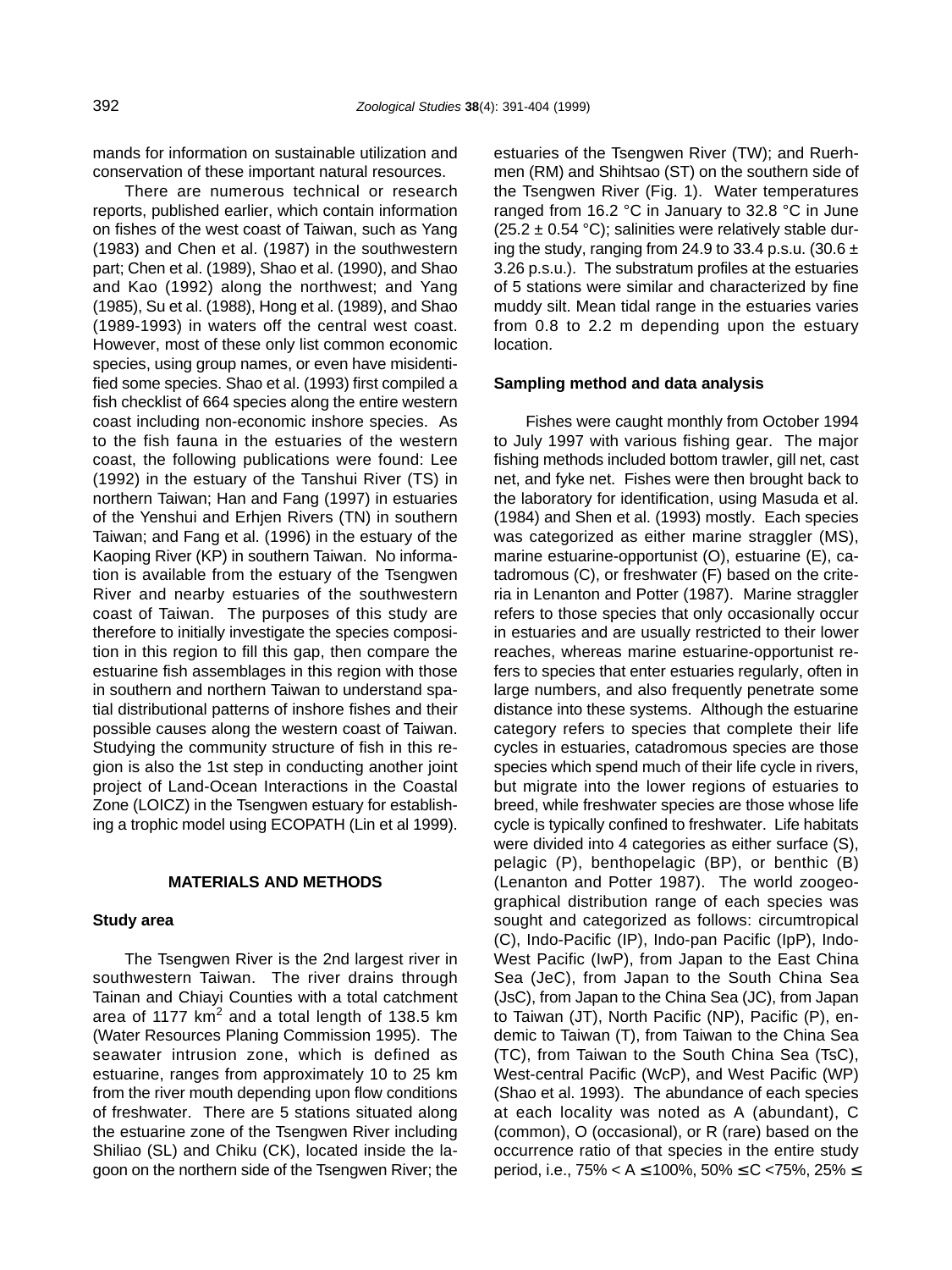$O < 50\%$ ,  $0\% < R < 25\%$ .

Jaccard's coefficient (Jc) of similarity (Sneath and Sokal 1973) was used to express the association between fauna found in every 2 study sites. When the dissimilarity index is expressed as 1-Jc, a dendrogram is derived from the clustering of the matrix of the index for every 2 localities by using the UPGMA (unweighted pair-group method using arithmetic averages) in NTSYS/PC (Rohlf 1993).

#### **RESULTS AND DISCUSSION**

Table 1 lists all 80 families and 244 species of

fish collected by bottom trawler, cast net, or fyke net from the estuary of the Tsengwen River and 4 nearby estuarine zones between October 1994 and July 1997. Numbers of species varied among estuaries: 176 species were found in the estuary of the Shiliao River, followed by Ruerhmen (124 species), Tsengwen River (93 species), Chiku (90 species), and Shihtsao (85 species). Gobiidae was by far the dominant family, contributing 13.9% (34 species) to the total number of species, followed by Carangidae 6.1% (15 species), Apogonidae 4.5% (11 species), and Clupeidae 4.5% (11 species). The remaining speciose families in order are: Leiognathidae, Lutjanidae, Bothidae, Haemulidae, Mugilidae,



Fig. 1. Map showing the positions of the 5 sampling sites ( $\triangle$ ) in the estuary of Tsengwen River and nearby estuaries on the west coast of Taiwan. TS, estuary of Tanshui River; TN, estuaries of Yenshui and Erhjen Rivers; KP, estuary of Kaoping River.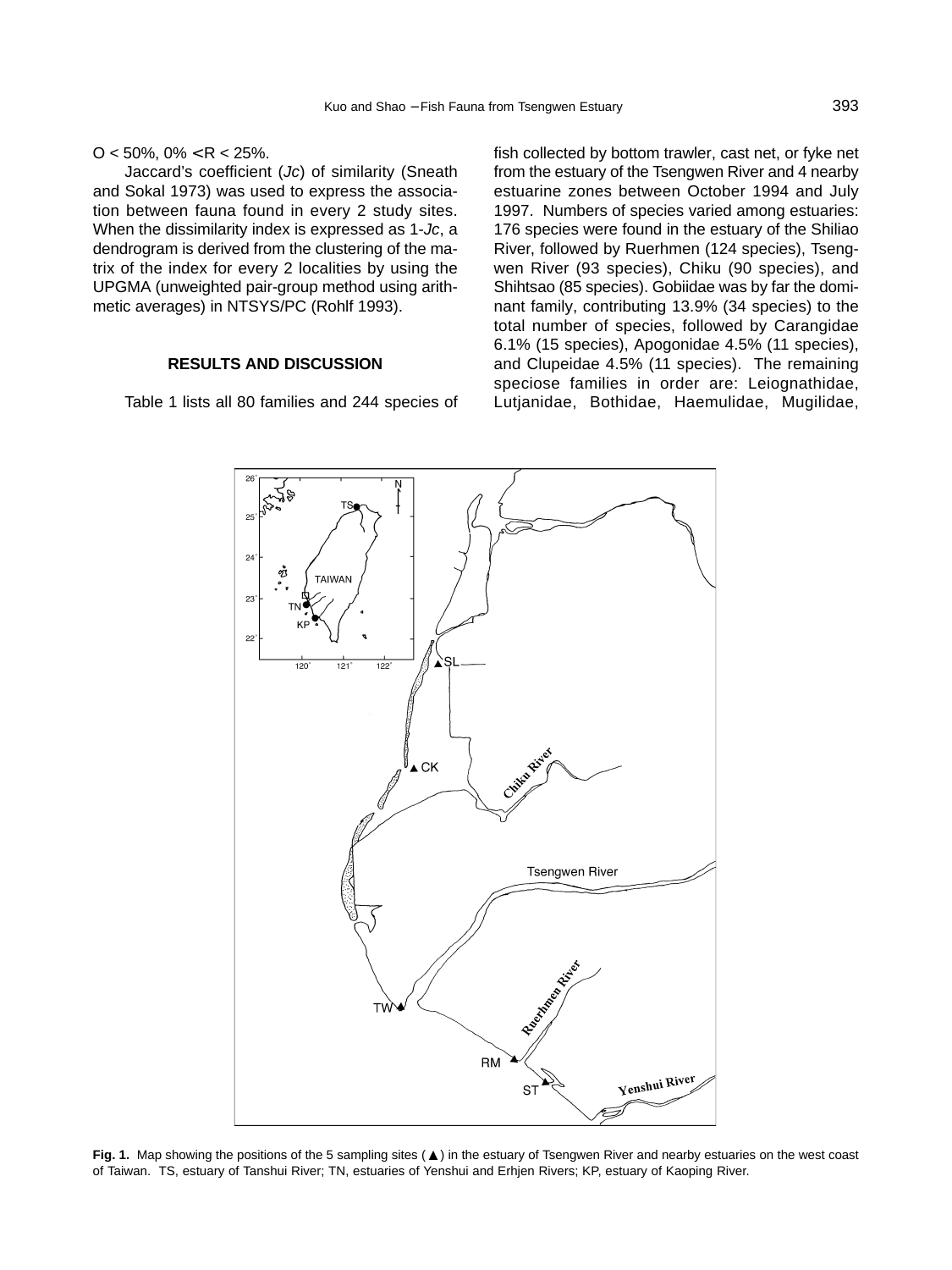| Family                   | Species                                                              | <b>SL</b>                 | СK           | <b>TW</b>    | <b>RM</b>               | <b>ST</b>   | PS        | TS      | <b>TN</b>  | KP        | LC        | LH           | G          |
|--------------------------|----------------------------------------------------------------------|---------------------------|--------------|--------------|-------------------------|-------------|-----------|---------|------------|-----------|-----------|--------------|------------|
| Acanthuridae             | Acanthurus mata*,a                                                   | ${\sf R}$                 |              |              | $\mathsf{R}$            |             | $\ddot{}$ |         |            |           | МS        | <b>BP</b>    | <b>IwP</b> |
|                          | A. xanthopterus <sup>d</sup>                                         | $\mathsf{R}$              |              |              |                         |             | +         |         |            |           | МS        | BP           | IP         |
| Albulidae                | Albula glossodonta <sup>b</sup>                                      |                           |              |              |                         |             |           |         | +          | $\ddot{}$ | МS        | BP           | <b>IwP</b> |
| Ambassidae               | Ambassis commersoni <sup>*,d</sup>                                   |                           |              |              | R                       | R           | $\ddot{}$ |         |            |           | Е         | <b>BP</b>    | lwP        |
|                          | A. interruptus <sup>*,d</sup>                                        |                           |              | С            | ${\sf R}$               | R           | $\ddot{}$ |         |            |           | E         | BP           | <b>IwP</b> |
|                          | A. miops <sup>*,d</sup>                                              |                           |              |              | R                       | R           | +         |         | +          | $\ddot{}$ | E         | ΒP           | <b>IwP</b> |
|                          | A. urotaenia <sup>c,d</sup>                                          | Α                         | C            | Α            | Α                       | A           | +         |         | $\ddag$    | $\ddot{}$ | Е         | <b>BP</b>    | IP         |
|                          | A. gymnocephalus <sup>c,d</sup>                                      |                           |              |              |                         | R           | +         | +       | $\ddag$    | $\ddot{}$ | E         | BP           | IP         |
| Antennariidae            | Antennarius striatus <sup>a,d</sup>                                  | R                         |              |              | R                       |             | $\ddot{}$ |         | $\ddot{}$  |           | МS        | в            | <b>IwP</b> |
|                          | Histrio histrio <sup>*,a,d</sup>                                     | ${\sf R}$                 |              | ${\sf R}$    |                         |             | $\ddot{}$ |         |            |           | МS        | B            | IP         |
| Anabantidae <sup>*</sup> | Trichogaster trichopterus <sup>*,d</sup>                             |                           |              | R            |                         | R           | $\ddot{}$ |         | +          |           | F         | BP           | IP         |
| Anguillidae              | Anguilla japonica <sup>d</sup>                                       |                           |              | O            | $\circ$                 |             | $\ddot{}$ |         | +          | $\ddot{}$ | С         | ΒP           | JeC        |
|                          | A. marmorata <sup>d</sup>                                            |                           |              |              |                         |             |           |         | $\ddot{}$  | $\ddot{}$ | С         | <b>BP</b>    | <b>JsC</b> |
| Apogoniade               | Apogon doederleinia,d                                                | ${\sf R}$                 |              |              |                         |             | +         |         |            |           | O         | BP           | IP         |
|                          | A. ellioti <sup>a</sup>                                              | ${\sf R}$                 |              |              |                         |             | +         |         |            |           | $\circ$   | <b>BP</b>    | IP         |
|                          | A. fraenatus <sup>*,a</sup>                                          |                           |              |              | R                       |             | $\ddot{}$ |         | +          | +         | O         | <b>BP</b>    | IP         |
|                          | A. hyalosoma*,a                                                      |                           |              |              | ${\sf R}$               | R           | +         |         |            |           | O         | BP           | IP         |
|                          | A. kiensis <sup>a</sup>                                              | C                         | C            | C            | $\mathbf C$             | $\mathsf C$ | +         |         |            |           | O         | ΒP           | IP         |
|                          | A. lineatus <sup>*,d</sup>                                           |                           |              | R            |                         |             | +         |         |            |           | O         | <b>BP</b>    | WP         |
|                          | A. psendotaeniatus <sup>*,a,d</sup>                                  | R                         |              |              |                         |             | +         |         |            |           | O         | BP           | WP         |
|                          | A. trimaculatus <sup>*,a,d</sup>                                     | R                         |              |              |                         |             | +         |         |            |           | O         | <b>BP</b>    | <b>WP</b>  |
|                          | Archamia lineolata <sup>a,d</sup>                                    | R                         | R            |              |                         |             | +         |         | +          |           | O         | <b>BP</b>    | lwP        |
|                          | Fowleria variegata <sup>*,d</sup>                                    | R                         |              |              |                         |             | +         |         |            |           | O         | <b>BP</b>    | IP         |
|                          | Rhabadamia gracilis <sup>*,d</sup>                                   | ${\sf R}$                 |              |              |                         |             | +         |         |            |           | O         | <b>BP</b>    | <b>IwP</b> |
| Ariidae                  | Arius maculatusb,d                                                   | $\circ$                   |              | O            |                         |             | $\ddot{}$ |         |            | $\ddot{}$ | O         | P            | <b>IwP</b> |
| Atherinidae <sup>*</sup> | Atherinomorus lacunosus <sup>*,d</sup>                               | ${\sf R}$                 |              |              |                         |             | $\ddot{}$ |         |            |           | <b>MS</b> | <b>BP</b>    | lwP        |
|                          | Hypoatherina woodwardi*,d                                            | $\mathsf{R}$              |              |              |                         |             | $\ddot{}$ | +       |            |           | МS        | BP           | <b>IwP</b> |
|                          | H. valencienni <sup>b</sup>                                          |                           |              |              |                         |             |           |         | +          |           | МS        | <b>BP</b>    | lwP        |
| <b>Balistidae</b>        | Aluterus monoceros <sup>a</sup>                                      |                           |              |              |                         |             |           | $\ddag$ |            |           | MS        | <b>BP</b>    | lwP        |
|                          | Canthidermis maculatus <sup>*,d</sup>                                |                           |              | $\mathsf{R}$ | $\mathsf{R}$            |             | $\ddot{}$ |         |            |           | МS        | <b>BP</b>    | C          |
| Belonidae                | Platybelone argalus platyura*,d                                      | $\mathsf{R}$              |              |              |                         |             | $\ddot{}$ |         |            |           | МS        | S            | IP         |
| Blenniidae               | Omobranchus fasciolaticeps <sup>*,d</sup>                            |                           |              |              | $\mathsf{R}$            |             | +         |         | +          |           | МS        | <b>BP</b>    | JC         |
|                          | Plagiotremus tapeinosoma <sup>d</sup>                                | R                         |              |              |                         |             | +         |         |            |           | МS        | <b>BP</b>    | <b>IwP</b> |
| <b>Bothidae</b>          | Pseudorhombus arsius <sup>a,d</sup>                                  | ${\sf R}$                 |              | ${\sf R}$    |                         |             | $\ddot{}$ |         |            | $\ddag$   | МS        | B            | lwP        |
|                          | P. cinnamomeus <sup>a,d</sup>                                        |                           | R            | R            |                         |             | $\ddot{}$ |         |            |           | МS        | B            | JsC        |
|                          | P. dupliciocellatus <sup>d</sup>                                     | С                         | $\mathsf{C}$ | $\circ$      | $\circ$                 | R           | $\ddot{}$ |         |            |           | МS        | B            | <b>WP</b>  |
|                          | P. elevatus <sup>*,d</sup>                                           | ${\sf R}$                 | $\mathsf{R}$ | R            | ${\sf R}$               |             | $\ddot{}$ |         |            |           | МS        | B            | JsC        |
|                          | P. levisquamis <sup>*,a,d</sup>                                      | R                         | R            | $\mathsf{R}$ |                         |             | +         |         |            |           | MS        | B            | JsC        |
|                          | P. oligodon <sup>d</sup>                                             | ${\sf R}$                 |              |              |                         |             | +         |         |            |           | МS        | B            | JsC        |
| Callionymidae            | Callionymus planus <sup>a</sup>                                      | $\mathsf{R}$              |              |              |                         |             | $\ddot{}$ |         |            |           | МS        | B            | lwP        |
|                          | C. virgis <sup>a</sup>                                               |                           |              |              |                         |             |           |         | +          |           | MS        | B            | <b>IwP</b> |
| Carangidae               | Alectis cilliarisb,d                                                 |                           |              |              |                         |             |           |         | $\ddot{}$  |           | МS        | P            | С          |
|                          | Alectis indicusb,d                                                   | ${\sf R}$                 |              |              |                         |             | +         |         | $\ddot{}$  |           | МS        | P            | С          |
|                          | Alepes djedaba <sup>b,d</sup>                                        | $\mathsf R$               |              |              | R                       |             |           |         |            |           | <b>MS</b> | P            | <b>IwP</b> |
|                          | A. para*,d                                                           | ${\sf R}$                 |              |              |                         |             | +         |         |            |           | MS        | $\mathsf{P}$ | IP         |
|                          | A. vari*,d                                                           | ${\sf R}$                 |              |              |                         |             | $\ddot{}$ |         |            |           | <b>MS</b> | P            | IP         |
|                          | Carangoides armatus <sup>b</sup>                                     |                           |              |              |                         |             |           |         | $\ddagger$ |           | <b>MS</b> | P            | IP         |
|                          | C. dinema*,d                                                         | $\mathsf{R}$              |              |              |                         |             | $\ddot{}$ |         |            |           | <b>MS</b> | P            | lwP        |
|                          | C. equulab                                                           |                           |              |              |                         |             |           |         | +          |           | <b>MS</b> | P            | lwP        |
|                          | Caranx ignobilisb,d                                                  | $\mathsf{C}$              | R            | O            | O                       | O           | +         |         |            |           | O         | P            | IP         |
|                          | C. melampygus <sup>*,d</sup>                                         |                           |              |              | R                       |             | $\ddot{}$ |         |            |           | O         | P            | IP         |
|                          | C. papuensis <sup>*,d</sup>                                          | ${\sf R}$<br>$\mathsf{C}$ |              |              | $\mathsf{R}$<br>$\circ$ | R           | $\ddot{}$ |         |            |           | O         | P            | IP         |
|                          | C. sexfasciatusb,d<br>$C.$ tille $b$                                 |                           |              | O            |                         | R           | $\ddot{}$ |         | $\ddot{}$  |           | O         | P            | IpP        |
|                          |                                                                      |                           |              |              |                         |             |           | +       |            |           | O         | P            | IpP        |
|                          | Decapterus maruadsi <sup>b</sup><br>Megalaspis cordylab,d            |                           |              |              |                         |             |           |         |            |           | <b>MS</b> | P<br>P       | IpP<br>IP  |
|                          |                                                                      |                           |              | R            | R                       |             |           |         |            | $\ddot{}$ | MS        |              |            |
|                          | Scomberoides commersornianus <sup>*,b</sup><br>S. lysan <sup>b</sup> |                           |              |              | ${\sf R}$               |             | +         |         | +          |           | МS        | P            | IP<br>IP   |
|                          | S. to $b,d$                                                          |                           | O            | O            | С                       | C           |           |         |            |           | MS<br>MS  | P<br>P       | lwP        |
|                          |                                                                      |                           |              |              |                         |             |           |         |            |           |           |              |            |

**Table 1.** List of frequency occurrence, life-cycle (LC) categories, life habitats (LH) and zoogeographical distribution of fishes (G) in different estuaries along the west coast of Taiwan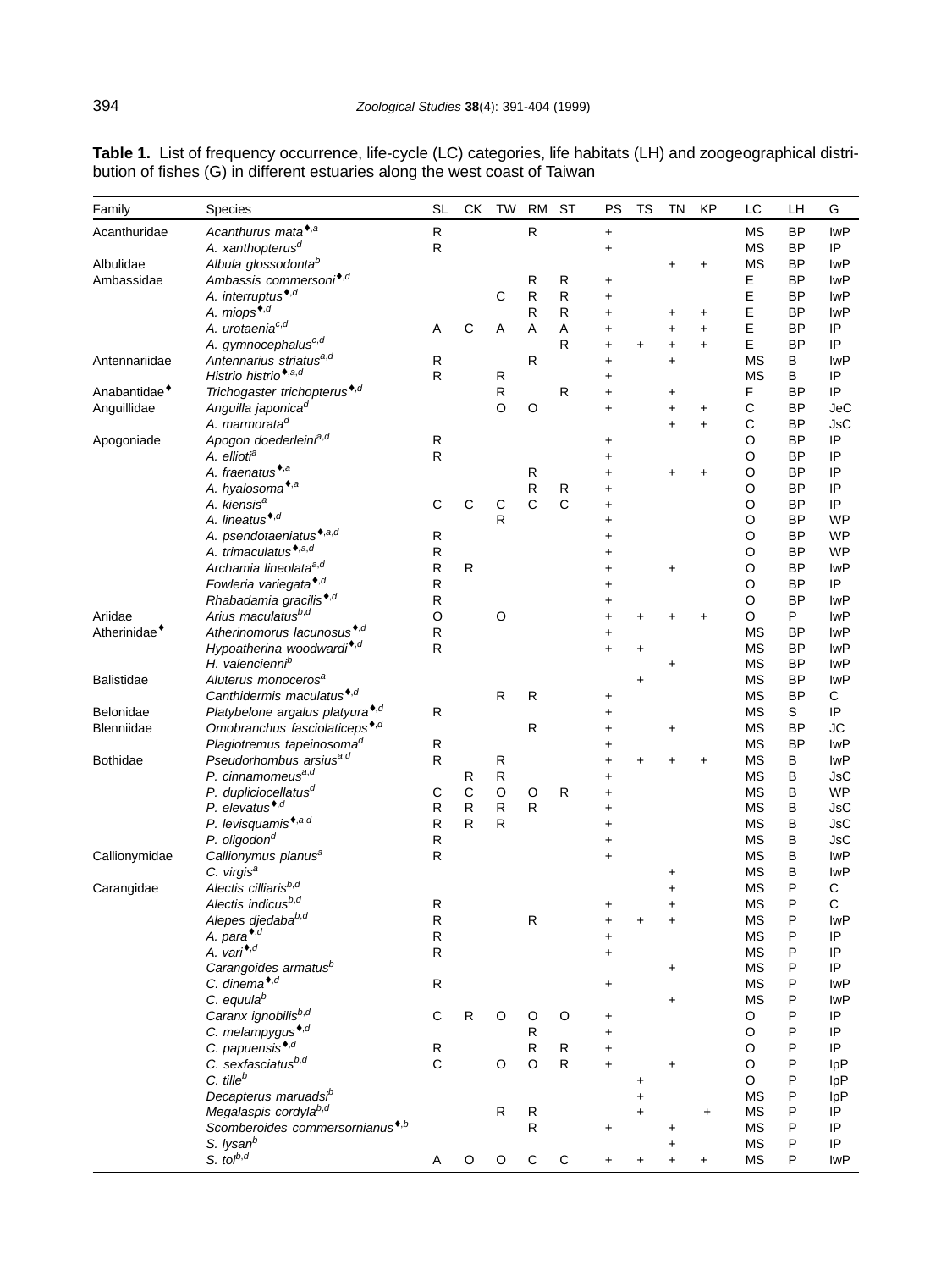## **Table 1.** (Cont.)

| Family                     | <b>Species</b>                               | <b>SL</b>    | СK           | <b>TW</b>    | <b>RM</b>      | <b>ST</b>    | PS         | TS        | <b>TN</b> | KP         | LC          | LH          | G           |
|----------------------------|----------------------------------------------|--------------|--------------|--------------|----------------|--------------|------------|-----------|-----------|------------|-------------|-------------|-------------|
|                            | Seriolina nigrofasciatab,d                   | R            |              | ${\sf R}$    |                |              | $\ddagger$ |           |           |            | МS          | $\sf P$     | $\mathsf C$ |
|                            | Trachurus japonicus <sup>d</sup>             | O            |              |              |                |              | $\ddag$    |           |           |            | МS          | $\sf P$     | <b>JeC</b>  |
|                            | Trachinotus baillonii <sup>*,d</sup>         | R            |              |              |                |              | +          |           |           |            | МS          | P           | <b>IwP</b>  |
| Centropomidae <sup>*</sup> | Lates calcarif!er <sup>*,d</sup>             |              |              |              | O              | O            | $\ddag$    |           |           |            | MS          | BP          | IP          |
| Chaetodonidae              | Chaetodon auriga <sup>d</sup>                | $\mathsf{R}$ |              |              |                |              | +          |           |           |            | МS          | BP          | IP          |
|                            | C. ephippium <sup>d</sup>                    |              | $\mathsf{R}$ |              |                |              |            |           |           |            | <b>MS</b>   | <b>BP</b>   | <b>WcP</b>  |
|                            | C. vagabundus <sup>d</sup>                   | R            |              |              |                |              |            |           |           |            | <b>MS</b>   | <b>BP</b>   | IP          |
|                            | Heniochus acuminatus <sup>d</sup>            |              |              |              |                |              |            |           |           |            |             | <b>BP</b>   | IP          |
|                            | Channa asiatica <sup>*,d</sup>               | R            |              |              |                |              | +          |           |           |            | МS          |             |             |
| Channidae <sup>*</sup>     |                                              |              |              |              |                | R            | $\ddag$    |           |           |            | F           | <b>BP</b>   | IP          |
| Chanidae                   | Chanos chanosb,d                             | C            | O            | $\mathsf C$  | C              | $\circ$      | +          | +         | +         | +          | Ε           | S           | IP          |
| Cichlidae <sup>*</sup>     | Tilapia mossambica <sup>*,d</sup>            | C            | $\mathsf C$  | $\mathsf{C}$ | $\overline{A}$ | A            | $\ddag$    |           | $\ddot{}$ | $\ddot{}$  | F           | <b>BP</b>   | IP          |
|                            | T. niloticus <sup>*,d</sup>                  |              | $\circ$      |              |                |              | $\ddot{}$  |           |           | $\ddot{}$  | F           | <b>BP</b>   | IP          |
|                            | $T.$ zillii*, $d$                            |              |              | O            |                |              | $\ddag$    |           | $\ddag$   | $\ddot{}$  | F           | <b>BP</b>   | IP          |
| Clupeidae                  | Clupanodon punctatus <sup>*,b,d</sup>        | R            |              |              | R              |              | $\ddot{}$  |           |           |            | O           | S           | JsC         |
|                            | C. thrissa <sup>d</sup>                      | R            |              |              | $\mathsf R$    | R            | +          |           |           |            | O           | $\mathsf S$ | <b>TsC</b>  |
|                            | Sardinella zunasis <sup>d</sup>              | R            |              |              |                |              | +          |           |           |            | O           | $\mathsf S$ | <b>JeC</b>  |
|                            | Nematalosa come <sup>*,d</sup>               | Α            | С            | $\mathsf C$  | С              | Α            | $\ddag$    |           | +         | +          | $\circ$     | $\mathsf S$ | IP          |
|                            | N. japonica <sup>d</sup>                     | С            | $\circ$      | $\circ$      | O              | $\mathsf C$  | +          |           | $\ddot{}$ |            | O           | $\mathsf S$ | IP          |
|                            | Sardinella fimbriata <sup>*,d</sup>          | R            |              |              | R              |              | +          | +         |           |            | <b>MS</b>   | $\mathsf S$ | <b>IwP</b>  |
|                            | S. hualiensis <sup>*,d</sup>                 | O            | O            |              | O              |              | $\ddag$    |           | $\ddag$   |            | МS          | $\mathsf S$ | <b>IwP</b>  |
|                            | S. lemuru <sup>d</sup>                       | R            | $\mathsf{R}$ |              |                |              | $\ddot{}$  |           |           |            | ΜS          | $\mathbf S$ | <b>IwP</b>  |
|                            | S. melanura <sup>d</sup>                     | O            |              | $\mathsf C$  | С              | O            | +          |           |           |            | МS          | $\mathsf S$ | <b>JeC</b>  |
|                            | S. sindensis <sup>*,d</sup>                  | O            | O            |              |                |              | +          |           |           |            | МS          | $\mathsf S$ | <b>JeC</b>  |
|                            | S. zunasi <sup>b</sup>                       | R            |              |              |                |              | $\ddot{}$  | $\ddot{}$ |           |            | O           | $\mathsf S$ | <b>JsC</b>  |
| Congridae                  | Conger japonicus <sup>*,d</sup>              |              |              | $\mathsf{R}$ |                |              | $\ddot{}$  |           |           |            | O           | B           | <b>JeC</b>  |
| Cynoglossidae              | Cynoglossus arel <sup>a,d</sup>              |              |              |              |                |              |            |           |           | +          | <b>MS</b>   | B           | <b>JsC</b>  |
|                            | C. puncticeps <sup>*,a,d</sup>               |              |              |              | $\mathsf{R}$   |              | +          |           | $\ddot{}$ |            | <b>MS</b>   | B           | <b>JsC</b>  |
| Dactylopteridae            | Dactyloptena orientalis <sup>*,d</sup>       | ${\sf R}$    |              |              |                |              | $\ddag$    |           |           |            | <b>MS</b>   | B           | <b>IwP</b>  |
|                            | Dasyatis akajei <sup>a,d</sup>               |              | $\mathsf{R}$ |              |                |              | $\ddot{}$  |           |           |            | МS          | BP          | <b>IwP</b>  |
| Dasyatidae                 |                                              |              |              |              |                |              |            | $\ddot{}$ |           |            |             |             | <b>IwP</b>  |
|                            | D. bennetti <sup>d</sup>                     |              |              |              |                |              |            |           | $\ddot{}$ |            | <b>MS</b>   | <b>BP</b>   |             |
| Diodontidae                | Diodon liturosus <sup>d</sup>                |              |              |              |                |              |            | +         |           |            | O           | <b>BP</b>   | С           |
| Echeneidae <sup>*</sup>    | Echensis naucrates <sup>*,d</sup>            | R            |              |              | O              | O            | $\ddot{}$  |           |           |            | <b>MS</b>   | <b>BP</b>   | $\mathsf C$ |
| Elopidae                   | Elops machnatab,d                            | С            | O            | O            | C              | $\mathbf C$  | $\ddot{}$  |           | $\ddot{}$ |            | <b>MS</b>   | P           | IP          |
| Engraulidae                | Engraulis japonicus <sup>d</sup>             | C            | $\mathsf{C}$ |              | $\mathbf C$    | $\mathsf{C}$ | $\ddag$    |           |           |            | МS          | S           | <b>JeC</b>  |
|                            | Stolephorus indicus <sup>d</sup>             | $\mathsf{R}$ |              |              | R              |              | $\ddot{}$  |           | $\ddot{}$ |            | МS          | $\mathsf S$ | IP          |
|                            | S. insularis <sup>*,d</sup>                  |              |              | R            | $\mathsf{R}$   | R            | $\ddot{}$  |           |           |            | <b>MS</b>   | $\mathbf S$ | IP          |
|                            | Thryssa chefuensis <sup>d</sup>              |              |              |              |                |              |            | +         |           |            | МS          | $\mathsf S$ | IP          |
|                            | T. hamiltonii <sup>d</sup>                   | С            | O            | $\mathsf C$  | С              | $\mathsf C$  | +          |           | +         | +          | МS          | $\mathbf S$ | <b>IwP</b>  |
| Ephippidae                 | Drepane longimana <sup>d</sup>               | R            | $\mathsf{R}$ |              |                |              | +          | +         |           |            | <b>MS</b>   | BP          | <b>IwP</b>  |
|                            | D. punctata <sup>d</sup>                     | O            | R            | O            | O              |              | $\ddot{}$  | $\ddot{}$ | $\ddot{}$ |            | <b>MS</b>   | <b>BP</b>   | <b>WP</b>   |
|                            | Platax pinnatus <sup>*,d</sup>               | R            |              |              |                |              | +          |           |           |            | МS          | BP          | <b>IwP</b>  |
|                            | P. teria <sup>*,d</sup>                      | $\mathsf{R}$ |              |              |                | R            | +          |           |           |            | <b>MS</b>   | <b>BP</b>   | <b>IwP</b>  |
| Exocoetidae                | Cypselurus cyanopterus <sup>*,d</sup>        |              |              | R            |                |              | $\ddot{}$  |           |           |            | <b>MS</b>   | S           | IP          |
| Gerredidae                 | Gerres abbreviatus <sup>*,b,d</sup>          | Α            | C            | Α            | C              |              | +          |           | +         | +          | O           | B           | <b>IwP</b>  |
|                            | G. filamentosusb,d                           | A            | $\mathsf C$  | A            | $\mathsf{C}$   | O            | $\ddot{}$  | $\ddot{}$ | $\ddot{}$ | $\ddot{}$  | O           | B           | <b>IwP</b>  |
|                            | G. japonicus <sup>b,d</sup>                  | R            | R            | $\mathsf{R}$ |                |              | $\ddag$    |           | +         |            | $\circ$     | B           | <b>WP</b>   |
|                            | G. oynea <sup>d</sup>                        | O            |              |              | O              | O            | $\ddot{}$  | $\ddot{}$ | $+$       |            | $\circ$     | B           | <b>IwP</b>  |
| Gobiidae                   | Acentrogobius janthinopterus <sup>*,d</sup>  |              | R            | R            |                | ${\sf R}$    | $\ddot{}$  |           |           |            | O           | B           | <b>IwP</b>  |
|                            | A. viganensis <sup>d</sup>                   | ${\sf R}$    |              | ${\sf R}$    |                | ${\sf R}$    | $\ddag$    |           | +         | $\ddagger$ | O           | B           | <b>WP</b>   |
|                            | A. viridipunctatus <sup>*,d</sup>            | $\mathsf{C}$ | R            | $\circ$      | O              | $\mathsf C$  | $+$        |           | $\ddot{}$ |            | $\circ$     | B           | <b>IwP</b>  |
|                            | Awaous melanocephalus <sup>a</sup>           |              |              |              |                |              |            |           |           | $\ddot{}$  | O           | B           | <b>IwP</b>  |
|                            | Bathygobius cyclopterus <sup>d</sup>         |              | ${\sf R}$    | $\mathsf R$  | R              |              | $\ddot{}$  |           |           |            | $\circ$     | B           | <b>IwP</b>  |
|                            | Boleophthalmus pectinirostris <sup>*,d</sup> |              |              |              | $\hbox{O}$     | $\circ$      | $\ddot{}$  | $\ddot{}$ | $\ddot{}$ |            | E           | $\sf B$     | <b>TC</b>   |
|                            | Bostrichthys sinensis <sup>*,d</sup>         |              |              |              | O              |              |            |           |           |            | E           | B           | <b>TC</b>   |
|                            | Brachyamblyopus anotus <sup>*,d</sup>        |              |              |              |                |              | $\ddot{}$  |           |           |            |             | B           | <b>IwP</b>  |
|                            |                                              |              |              |              |                |              |            |           |           | $\ddot{}$  | O           |             |             |
|                            | Butis amboinensis <sup>*,d</sup>             | $\mathsf R$  |              |              | R              | R            | $\ddot{}$  |           | +         |            | $\mathsf E$ | $\sf B$     | <b>IwP</b>  |
|                            | B. melanostigma <sup>d</sup>                 |              | $\mathsf{R}$ |              | C              | $\mathsf C$  | $\ddot{}$  |           | $\ddot{}$ | +          | E           | B           | <b>IwP</b>  |
|                            | Cryptocentrus filifer <sup>d</sup>           | O            |              |              |                |              | $\ddot{}$  |           | $\ddot{}$ |            | $\circ$     | B           | JС          |
|                            | C. yatsui <sup>*,d</sup>                     |              |              |              |                | R            | $\ddot{}$  |           | $+$       |            | $\circ$     | B           | JsC         |
|                            | Eleotris fusca*,d                            | O            |              |              | $\circ$        | $\mathsf O$  | $\ddagger$ |           |           | $\ddot{}$  | E           | B           | JsC         |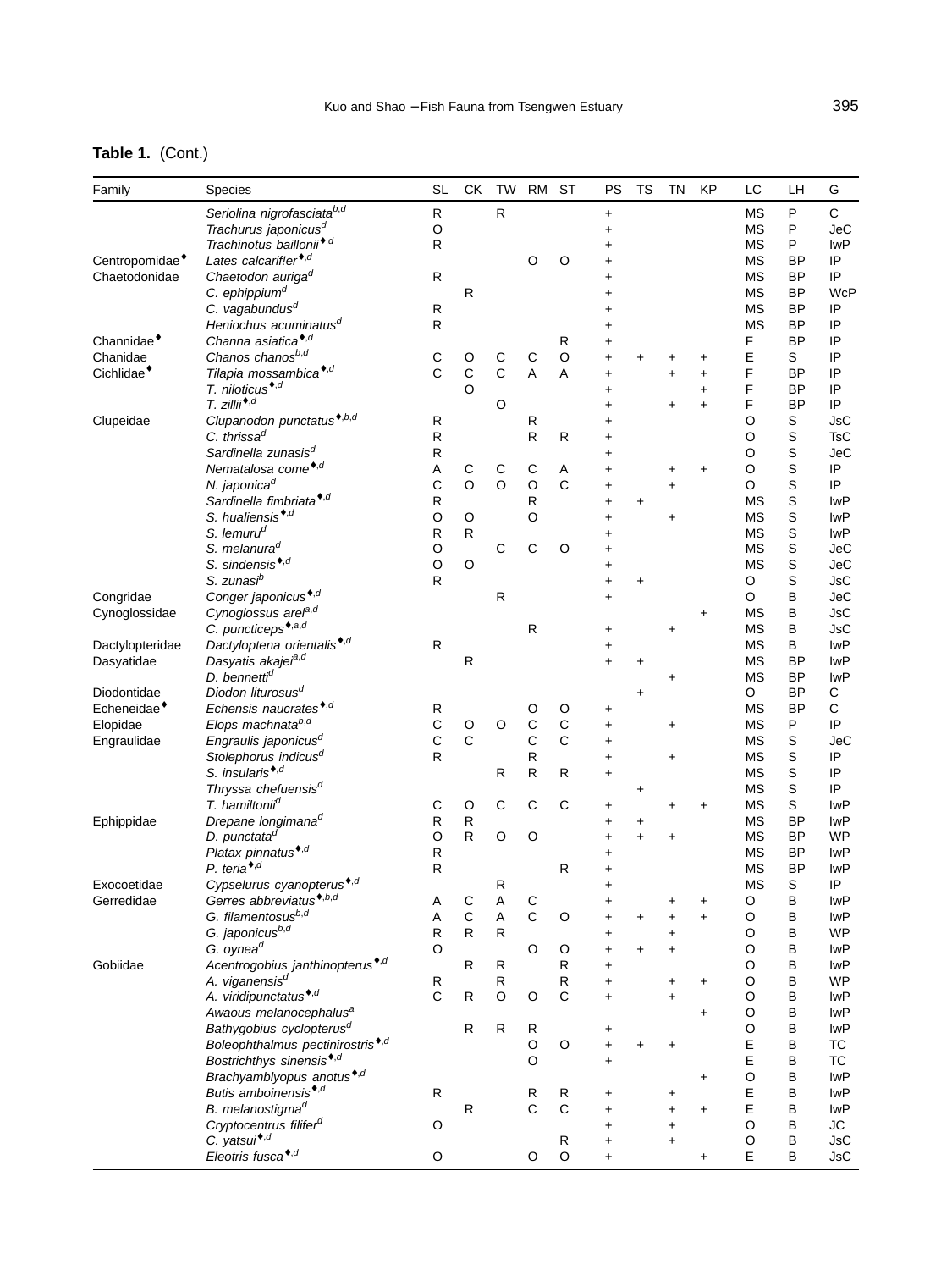| Table 1. (Cont.) |
|------------------|
|------------------|

| Family                 | Species                                                          | <b>SL</b>      | СK           | TW                            | <b>RM</b>    | ST           | PS         | <b>TS</b> | <b>TN</b>  | <b>KP</b> | LC              | LH             | G                 |
|------------------------|------------------------------------------------------------------|----------------|--------------|-------------------------------|--------------|--------------|------------|-----------|------------|-----------|-----------------|----------------|-------------------|
|                        | E. melanosoma <sup>*,d</sup>                                     | $\mathsf{C}$   | R            | C                             | $\mathsf C$  | C            | $\ddagger$ | $\ddot{}$ |            | $\ddot{}$ | Е               | В              | <b>IwP</b>        |
|                        | Exyrias puntang <sup>*,d</sup>                                   | ${\sf R}$      |              | R                             | ${\sf R}$    |              | $\ddagger$ |           |            | $\ddot{}$ | O               | В              | <b>IwP</b>        |
|                        | Favonigobius reichei <sup>*,d</sup>                              | $\mathsf{R}$   |              | R                             | R            |              | $\ddot{}$  | +         |            | $\ddot{}$ | O               | B              | <b>IwP</b>        |
|                        | F. gymnauchen <sup>d</sup>                                       |                |              |                               |              |              |            |           | +          |           | O               | B              | <b>IwP</b>        |
|                        | Glossogobius aureus <sup>*,d</sup>                               | C              | R            | O                             | O            | С            | +          |           | $\ddot{}$  | +         | E               | B              | IP                |
|                        | G. bicirrhosus <sup>d</sup>                                      |                |              |                               |              |              |            |           |            | $\ddot{}$ | E               | B              | <b>IwP</b>        |
|                        | G. biocellatus <sup>d</sup>                                      | C              | O            | $\mathsf C$                   |              | $\mathsf C$  | $\ddot{}$  | $\ddot{}$ |            | $\ddot{}$ | E               | В              | IP                |
|                        | G. celebius <sup>*,d</sup>                                       |                |              | R                             | $\mathsf{R}$ |              | $\ddot{}$  |           |            |           | E               | B              | <b>IwP</b>        |
|                        | G. giuris <sup>d</sup>                                           |                |              |                               |              |              |            |           |            | $\ddot{}$ | E               | B              | <b>IwP</b>        |
|                        | G. olivaceus <sup>*,d</sup>                                      | C              | $\mathsf{C}$ | C                             | $\mathbf C$  | C            | +          | $\ddot{}$ | +          |           | E               | В              | <b>TC</b>         |
|                        | Hazeus otakii <sup>*,d</sup>                                     | ${\sf R}$      |              |                               | $\mathsf{R}$ |              | $\ddot{}$  |           |            |           | $\circ$         | В              | JT                |
|                        | Istigobius campelli <sup>d</sup>                                 | R              |              |                               |              |              | $\ddot{}$  |           |            |           | $\circ$         | B              | <b>JT</b>         |
|                        | Luciogobius saikaiensis <sup>a,d</sup>                           |                |              |                               |              |              |            | +         |            |           | O               | B              | <b>IwP</b>        |
|                        | Mugilogobius abei <sup>a,d</sup>                                 |                |              |                               |              |              |            | +         | +          |           | $\circ$         | B              | <b>IwP</b>        |
|                        | M. parvus <sup>*,a,d</sup>                                       | ${\sf R}$      |              |                               |              | R            | +          |           | $\ddot{}$  | +         | $\circ$         | B              | <b>JT</b>         |
|                        | Oligolepis acutipinnisa,d                                        |                |              |                               |              | R            | $\ddot{}$  | +         | $\ddot{}$  | $\ddot{}$ | O               | В              | IP                |
|                        | O. stomia <sup>a</sup>                                           |                |              |                               |              |              |            |           |            | $\ddot{}$ | $\circ$         | B              | <b>IwP</b>        |
|                        | Ophiocara porocephala*,d                                         |                |              | R                             | R            |              | +          |           |            |           | E               | B              | <b>IwP</b>        |
|                        | Oxyurichthys ophthalmonema <sup>d</sup>                          | Α              | C            | $\mathsf C$                   | A            | Α            | $\ddag$    | $\ddot{}$ |            | +         | E               | В              | IP                |
|                        | O. papuensis <sup>*,d</sup>                                      | $\circ$        |              | C                             | $\circ$      | С            | $\ddag$    |           | $\ddot{}$  | $\ddot{}$ | E               | B              | IP                |
|                        | Parachaeturichthys polynema <sup>d</sup>                         | $\mathsf{R}$   |              |                               | R            |              | +          |           |            |           | $\circ$         | B              | lwP               |
|                        | Periophthalmus cantonensis <sup>a,d</sup>                        |                |              |                               |              | R            | $\ddot{}$  |           | +          | $\ddot{}$ | E               | B              | <b>IwP</b>        |
|                        | Prionobutis koilomatodon <sup>a</sup>                            |                |              |                               |              |              |            |           | +          |           | $\circ$         | В              | <b>IwP</b>        |
|                        | Rhinogobius maculafasciatus <sup>d</sup>                         |                |              |                               |              |              |            |           | $\ddot{}$  | $\ddot{}$ | E               | B              | <b>IwP</b>        |
|                        | Scartelaos gigas <sup>*,d</sup>                                  | ${\sf R}$      |              |                               |              |              | +          |           |            |           | $\circ$         | B              | <b>TC</b>         |
|                        | S. viridis <sup>*,d</sup>                                        |                |              |                               |              | R            | $\ddot{}$  | +         |            |           | $\circ$         | B              | IP                |
|                        | Sciyopterus japonicus <sup>a</sup>                               |                |              |                               |              |              |            |           |            | +         | $\circ$         | B              | <b>IwP</b>        |
|                        | Taenioides cirratus <sup>*,a,d</sup>                             | O              | $\mathsf{R}$ | $\mathsf{R}$                  |              | R            | $\ddag$    |           | +          | $\ddot{}$ | E               | B              | IP                |
|                        | Tridentiger nudicervicus <sup>d</sup>                            |                |              |                               |              |              |            |           | $\ddot{}$  |           | E               | B              | <b>IwP</b>        |
|                        | Trypauchen microcephalus <sup>*,d</sup>                          | R              | R            | R                             |              |              | +          |           |            |           | E               | B              | <b>IwP</b>        |
|                        | T. vagina <sup>d</sup>                                           | С              | $\hbox{O}$   | $\mathsf C$                   | $\mathsf C$  |              |            |           |            |           | E               | В              | <b>IwP</b>        |
|                        | Yongeichthys caninusa,d                                          | Α              | $\mathsf C$  | $\mathsf C$<br>$\overline{C}$ | A            | Α            | +          | +         | +          |           | E               | B              | <b>WP</b>         |
| Grammistidae           | Y. criniger <sup>a,d</sup>                                       | С<br>${\sf R}$ | R            |                               | O            | A            | +          | +         | $\ddot{}$  | +         | E               | B<br><b>BP</b> | IP<br>IP          |
|                        | Grammistes sexlineatus <sup>d</sup><br>Plectorhinchus cinctusb,d | ${\sf R}$      |              |                               | $\mathsf{R}$ |              | +          |           | $\ddot{}$  |           | <b>MS</b>       | <b>BP</b>      |                   |
| Haemulidae             | P. diagrammus <sup>*,d</sup>                                     | ${\sf R}$      |              |                               |              |              | +          | +         | $\ddot{}$  |           | <b>MS</b><br>МS | ΒP             | JsC<br><b>JsC</b> |
|                        | P. lineatus <sup>*,d</sup>                                       | $\mathsf{R}$   | R            |                               |              |              | $\ddag$    |           |            |           | МS              | <b>BP</b>      | JsC               |
|                        | P. nigrus <sup>*,d</sup>                                         |                |              | ${\sf R}$                     |              |              | +<br>+     |           |            |           | <b>MS</b>       | <b>BP</b>      | <b>JsC</b>        |
|                        | P. pictus <sup>d</sup>                                           | R              |              |                               | R            |              | +          |           |            |           | МS              | ΒP             | IP                |
|                        | Pomadasys hasta <sup>b</sup>                                     |                |              |                               |              |              |            |           | +          |           | МS              | <b>BP</b>      | JsC               |
|                        | P. kakaan <sup>b,d</sup>                                         | O              | O            | O                             | O            | O            | +          | +         |            | +         | <b>MS</b>       | <b>BP</b>      | IP                |
|                        | P. maculatusb,d                                                  |                |              | R                             | $\mathsf{R}$ |              | +          |           |            | $\ddot{}$ | МS              | <b>BP</b>      | IP                |
| Hemiramphidae          | Hyporhamphus dussumieri <sup>d</sup>                             | R              |              |                               | $\mathsf{R}$ |              | $\ddot{}$  |           | +          |           | <b>MS</b>       | S              | IP                |
|                        | H. gernaerti <sup>d</sup>                                        |                |              |                               |              |              |            |           | $\ddot{}$  |           | <b>MS</b>       | S              | IP                |
|                        | H. intermedius <sup>*,d</sup>                                    |                | O            |                               |              | O            | +          |           |            |           | МS              | S              | JC                |
|                        | Zenarchopterus dunckeri <sup>*,d</sup>                           |                |              |                               |              | $\mathsf{C}$ | $\ddot{}$  |           |            |           | O               | S              | IP                |
| Holocentridae          | Myripristis randalli <sup>*,d</sup>                              |                |              |                               | ${\sf R}$    |              | $\ddag$    |           |            |           | <b>MS</b>       | <b>BP</b>      | <b>IwP</b>        |
|                        | Sargocentron praslin <sup>*,d</sup>                              | $\mathsf{R}$   |              |                               | R.           |              | $\ddot{}$  |           |            |           | МS              | ΒP             | lwP               |
| Kuhliidae <sup>*</sup> | Kuhlia mugil <sup>d</sup>                                        |                |              |                               |              |              |            |           | $\ddagger$ |           | O               | <b>BP</b>      | lwP               |
| Kyphosidae             | Kyphosus biggibus <sup>*,d</sup>                                 | ${\sf R}$      |              | $\mathsf{R}$                  |              |              | +          |           |            |           | <b>MS</b>       | P              | IP                |
|                        | K. cinerascens <sup>b</sup>                                      |                |              |                               |              |              |            |           | $\ddot{}$  |           | МS              | P              | IP                |
|                        | Microcanthus strigatus <sup>*,d</sup>                            | R              |              | ${\sf R}$                     |              |              | +          |           |            |           | МS              | P              | IP                |
| Labridae               | Cheilinus chlorurus <sup>*,d</sup>                               | R              |              |                               |              |              | $\ddot{}$  |           |            |           | МS              | <b>BP</b>      | lwP               |
|                        | Halichoeres argus <sup>d</sup>                                   | C              |              |                               |              |              | $\ddag$    |           | $\ddot{}$  |           | МS              | ΒP             | WP                |
|                        | H. dussumieri*,d                                                 | ${\sf R}$      |              |                               | $\mathsf{R}$ |              | $\ddot{}$  |           |            |           | МS              | ΒP             | <b>WP</b>         |
|                        | H. leparensis <sup>*,d</sup>                                     | $\mathsf{R}$   |              |                               |              |              | $\ddag$    |           |            |           | МS              | <b>BP</b>      | <b>WP</b>         |
| Leiognathidae          | Gazza achlamys <sup>d</sup>                                      |                |              |                               | R            |              | $\ddot{}$  |           |            |           | O               | ΒP             | lwP               |
|                        | G. minuta <sup>d</sup>                                           | R              | R            |                               |              |              | +          |           | +          |           | O               | ΒP             | IP                |
|                        | Leiognathus berbisa,d                                            | O              |              |                               | O            | R            | $\ddag$    |           | $\ddag$    |           | O               | <b>BP</b>      | JsC               |
|                        | L. brevirostris <sup>a,d</sup>                                   | Α              | С            | С                             | $\mathsf{C}$ | O            | $\ddot{}$  |           | $\ddot{}$  | $\ddot{}$ | $\circ$         | ΒP             | <b>WP</b>         |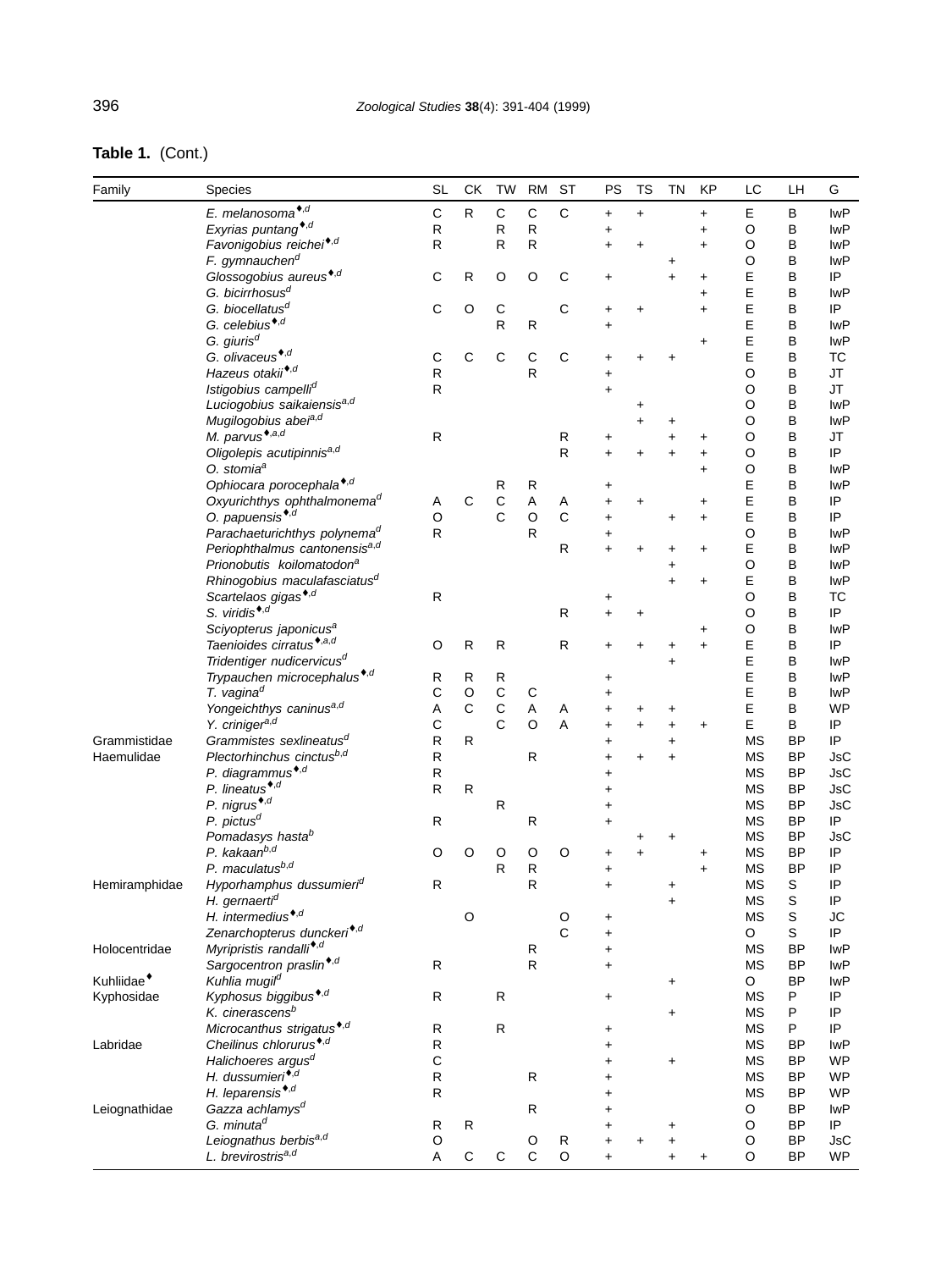# **Table 1.** (Cont.)

| Family                                 | Species                                                               | <b>SL</b>    | СK                | <b>TW</b>      | <b>RM</b>    | <b>ST</b>    | PS         | <b>TS</b>      | <b>TN</b>      | KP         | LC              | LH        | G                |
|----------------------------------------|-----------------------------------------------------------------------|--------------|-------------------|----------------|--------------|--------------|------------|----------------|----------------|------------|-----------------|-----------|------------------|
|                                        | L. equulusa,d                                                         | Α            | $\mathsf{C}$      | Α              | A            | $\mathsf{C}$ | $\ddagger$ |                | $\ddot{}$      | $\ddot{}$  | O               | <b>BP</b> | <b>IwP</b>       |
|                                        | L. lineolatus <sup>*,a,d</sup>                                        |              |                   | R              |              |              | $\ddot{}$  | $\ddot{}$      | $\ddot{}$      |            | O               | <b>BP</b> | <b>IwP</b>       |
|                                        | L. nuchalisa,d                                                        |              |                   |                |              |              |            | $\ddot{}$      |                |            | O               | BP        | <b>IwP</b>       |
|                                        | L. splendens <sup>a,d</sup>                                           | Α            | Α                 | Α              | Α            | Α            | $\ddot{}$  |                | $\ddot{}$      | $\ddot{}$  | O               | <b>BP</b> | <b>IwP</b>       |
|                                        | Secutor insidiatora,d                                                 |              |                   | R              |              |              | $\ddag$    |                |                |            | $\circ$         | ΒP        | <b>IwP</b>       |
|                                        | S. ruconius <sup>a,d</sup>                                            | O            | O                 | $\mathsf{C}$   | $\mathsf{C}$ | C            | $\ddot{}$  |                | $\ddot{}$      | $\ddot{}$  | O               | <b>BP</b> | <b>IwP</b>       |
| Lethrinidae                            | Lethrinus lentjan <sup>*,d</sup>                                      |              | ${\sf R}$         |                |              |              | +          |                |                |            | <b>MS</b>       | <b>BP</b> | <b>IwP</b>       |
|                                        | L. miniatus <sup>*,d</sup>                                            |              | $\mathsf{R}$      |                |              |              | +          |                |                |            | МS              | ΒP        | <b>IwP</b>       |
|                                        | L. nebulosus <sup>d</sup>                                             | R            |                   |                |              |              | $\ddot{}$  |                |                |            | <b>MS</b>       | <b>BP</b> | <b>IwP</b>       |
| Lobotidae                              | Lobotes surinamensis <sup>d</sup>                                     | ${\sf R}$    |                   | ${\sf R}$      |              | R            | +          |                |                |            | <b>MS</b>       | <b>BP</b> | C                |
| Lutjanidae                             | Lutjanus argentimaculatus <sup>a,d</sup>                              | $\circ$      | O                 | R              | O            | O            | $\ddot{}$  | +              | +              | +          | МS              | ΒP        | <b>IwP</b>       |
|                                        | L. erythropterus <sup>d</sup>                                         |              |                   |                | $\mathsf{R}$ |              | $\ddot{}$  |                |                |            | <b>MS</b>       | <b>BP</b> | <b>IwP</b>       |
|                                        | L. fulviflamma <sup>d</sup>                                           | R            | $\mathsf{R}$      |                |              |              | +          |                | $\ddot{}$      | +          | <b>MS</b>       | <b>BP</b> | <b>IwP</b>       |
|                                        | $L.$ fulvus <sup>d</sup>                                              | $\mathsf{R}$ | $\mathsf{R}$      |                | $\mathsf{R}$ |              | +          |                |                |            | <b>MS</b>       | ΒP        | <b>IwP</b>       |
|                                        | L. monostigma <sup>d</sup>                                            | $\mathsf{R}$ |                   |                |              |              | $\ddot{}$  |                |                |            | <b>MS</b>       | <b>BP</b> | <b>IwP</b>       |
|                                        | L. notatus <sup>*,d</sup>                                             |              |                   |                | R            |              | +          |                |                |            | МS              | <b>BP</b> | <b>IwP</b>       |
|                                        | L. rivulatus <sup>d</sup>                                             | R            |                   |                | ${\sf R}$    |              | +          |                |                |            | МS              | ΒP        | <b>IwP</b>       |
|                                        | L. russelli <sup>d</sup>                                              | $\mathsf C$  | O                 | O              | O            |              | +          | +              |                | $\ddot{}$  | <b>MS</b>       | <b>BP</b> | <b>IwP</b>       |
| Megalopidae                            | Megalops cyprinoidesb,d                                               | $\mathsf C$  | $\mathsf{C}$      |                | $\mathsf{C}$ | С            | $\ddag$    | $\ddot{}$      |                | $\ddot{}$  | <b>MS</b>       | P         | IP               |
| Menidae                                | Mene maculata <sup>a,d</sup>                                          |              | $\mathsf{R}$      |                |              |              | $\ddot{}$  |                |                |            | <b>MS</b>       | ΒP        | <b>IwP</b>       |
| Monacanthidae <sup>*</sup>             | Aluterus scriptus <sup>*,d</sup>                                      | R            |                   | R              |              |              | $\ddot{}$  |                |                |            | <b>MS</b>       | <b>BP</b> | C                |
|                                        | Chaetodermis penicilligerus <sup>*,d</sup>                            | ${\sf R}$    |                   |                |              |              | +          |                |                |            | <b>MS</b>       | <b>BP</b> | <b>IwP</b>       |
|                                        | Monacanthus chinensis <sup>*,d</sup>                                  | ${\sf R}$    |                   |                |              |              | +          |                |                |            | МS              | ΒP        | <b>IwP</b>       |
| Monodactylidae                         | Monodactylus argenteus <sup>a</sup>                                   | $\circ$      |                   |                | O            | O            | $\ddot{}$  |                | $\ddot{}$      |            | O               | <b>BP</b> | <b>IwP</b>       |
| Mugilidae                              | Liza affinis <sup>*,d,d</sup>                                         | O            |                   | O              | $\circ$      | $\circ$      | +          | +              | $\ddag$        | +          | O               | В         | <b>IwP</b>       |
|                                        | L. macrolepis <sup>c,d</sup>                                          | Α            | Α                 | A              | A            | Α            | $\ddot{}$  | $\ddot{}$      | $\ddot{}$      | $\ddot{}$  | E               | B         | <b>IwP</b>       |
|                                        | L. subviridis <sup>*,d</sup>                                          | R            |                   |                |              | $\mathsf{R}$ | $\ddot{}$  |                | $\ddot{}$      | $\ddot{}$  | E               | B         | <b>IwP</b>       |
|                                        | Mugil cephalusb,d                                                     | O            | O                 | C              | C            | O            | +          | +              | $\ddagger$     | $\ddot{}$  | Е               | B         | C                |
|                                        | Valamugil cunnesius <sup>*,c,d</sup>                                  | $\mathsf C$  | $\circ$           | $\circ$        | $\mathsf{C}$ | $\circ$      | $\ddot{}$  |                | $\ddot{}$      | $\ddagger$ | Е               | B         | <b>IwP</b>       |
| Mullidae                               | Parupeneus multifasciatus <sup>a</sup>                                | R            |                   |                |              |              | $\ddot{}$  |                |                |            | МS              | <b>BP</b> | IP               |
|                                        | Upeneus tragula <sup>a,d</sup>                                        | O            | R                 |                | O            |              | +          |                | +              |            | <b>MS</b>       | <b>BP</b> | IP               |
|                                        | U. sulphureus <sup>a,d</sup>                                          |              |                   |                |              |              |            |                | $\ddot{}$      |            | МS              | ΒP        | IP               |
|                                        | U. vittatus <sup>a,d</sup>                                            | O            |                   |                | O            |              | $\ddot{}$  |                |                |            | <b>MS</b>       | <b>BP</b> | <b>IwP</b>       |
| Muraenesocidae                         | Muraenesox bagio <sup>d</sup>                                         |              |                   | O              |              |              | $\ddag$    |                | +              | $\ddot{}$  | <b>MS</b>       | P         | IP               |
|                                        | M. cinereus <sup>d</sup>                                              | R            | R                 | ${\sf R}$      | $\mathsf{R}$ |              | $\ddot{}$  |                |                |            | <b>MS</b>       | P         | IP               |
|                                        | M. mcropterus <sup>d</sup>                                            |              |                   |                |              |              |            |                | $\ddot{}$      |            | O               | В         | IP               |
| Muraenidae                             | Gymnothorax favagineus <sup>a</sup>                                   |              |                   |                |              |              |            |                | $\ddot{}$      |            | МS              | B         | IP               |
|                                        | Gymnothorax fimbriatus <sup>*,d</sup>                                 |              |                   |                | R            |              | +          |                |                |            | МS              | B         | IP               |
|                                        | G. hepaticus <sup>*,d</sup>                                           | $\mathsf{R}$ |                   |                | $\mathsf{R}$ |              | $\ddot{}$  |                |                |            | <b>MS</b>       | B         | IP               |
|                                        | G. pseudothyrsoideus <sup>a</sup>                                     |              |                   |                |              |              |            |                | +              |            | MS              | B         | IP               |
|                                        | Strophidon sathete <sup>a</sup>                                       |              |                   |                |              |              |            |                | $\ddot{}$      |            | МS              | В         | IP               |
| Nemipteridae                           | Nemipterus peronii <sup>d</sup>                                       | R            | $\mathsf{R}$      |                |              |              | +          |                |                |            | <b>MS</b>       | <b>BP</b> | <b>IwP</b>       |
|                                        | Scolopsis vosmeri <sup>d</sup>                                        | R            |                   |                |              |              | $\ddot{}$  |                |                |            | <b>MS</b>       | <b>BP</b> | IP               |
| Nomeidae <sup>*</sup>                  | Cubiceps squamiceps <sup>*,d</sup>                                    |              |                   |                |              | ${\sf R}$    | +          |                |                |            | <b>MS</b>       | <b>BP</b> | IP               |
| Ophichthidae                           | Ophichthus apicalis <sup>*,d</sup>                                    |              |                   |                | R            |              | $\ddot{}$  |                |                | +          | O               | B         | IP               |
|                                        | Pisodonphis cancrivorus <sup>a</sup>                                  |              |                   |                |              |              |            |                | $\ddot{}$      |            | O               | В         | IP               |
| Pempheridae                            | Pempheris oualensis <sup>d</sup>                                      | $\mathsf{R}$ | R                 |                |              |              | +          |                |                |            | МS              | ΒP        | IP               |
| Percichthyidae                         | Lateolabrax japonicus <sup>d</sup>                                    |              | ${\sf R}$         |                | R            |              | $\ddot{}$  | +              |                |            | O               | P         | <b>JsC</b>       |
| Percophidae                            | Bembrops caudimacula <sup>*,d</sup>                                   |              |                   |                |              | R            | $\ddag$    |                |                |            | МS              | <b>BP</b> | <b>JsC</b>       |
| Platycephalidae                        | Cociella crocodilaa,d                                                 | R            |                   |                | O            | O            | $\ddot{}$  |                |                |            | МS              | в         | <b>IwP</b>       |
|                                        | Grammoplites scaber <sup>a,d</sup>                                    | O            |                   |                |              | O            | $\ddot{}$  |                | $\ddot{}$      |            | МS              | В         | lwP              |
|                                        | Inegocia japonica <sup>a,d</sup>                                      | O            | O<br>$\mathsf{C}$ | C              | C<br>A       | C<br>A       | +          |                |                |            | МS              | B         | JС<br>IP         |
|                                        | Platycephalus indicus <sup>a,d</sup>                                  | Α            |                   |                |              |              | $\ddot{}$  |                | +              | $\ddot{}$  | МS<br><b>MS</b> | B         | IP               |
|                                        | Suggrundus meerdervoortia,d                                           |              |                   |                |              |              |            |                | +              |            |                 | В         |                  |
| Plotosidae<br>Poeciliidae <sup>*</sup> | Plotosus lineatus <sup>a,d</sup><br>Gambusia affinis <sup>*,c,d</sup> | $\circ$      | $\mathsf{R}$      |                | ${\sf R}$    |              | $\ddot{}$  | +              |                |            | O<br>F          | P<br>ΒP   | <b>IwP</b><br>IP |
|                                        | Poecilia velifera <sup>*,c,d</sup>                                    |              |                   |                | C            | A            |            |                | +<br>$\ddot{}$ | $\ddot{}$  | F               | ΒP        | IP               |
|                                        | Eleutheronema tetradactylum <sup>b</sup>                              |              | O<br>R            | O<br>${\sf R}$ |              |              | $\ddot{}$  |                |                | $\ddot{}$  | S               | S         | <b>WP</b>        |
| Polynemidae                            | Polydactylus sextarius <sup>b</sup>                                   |              |                   |                |              |              | $\ddot{}$  | +<br>$\ddot{}$ |                |            | S               | S         | WP               |
| Pomacanthidae                          | Pomacanthus semicirculatus <sup>b</sup>                               | R            |                   |                |              |              | $\ddot{}$  |                |                |            | S               | P         | lwP              |
|                                        |                                                                       |              |                   |                |              |              |            |                |                |            |                 |           |                  |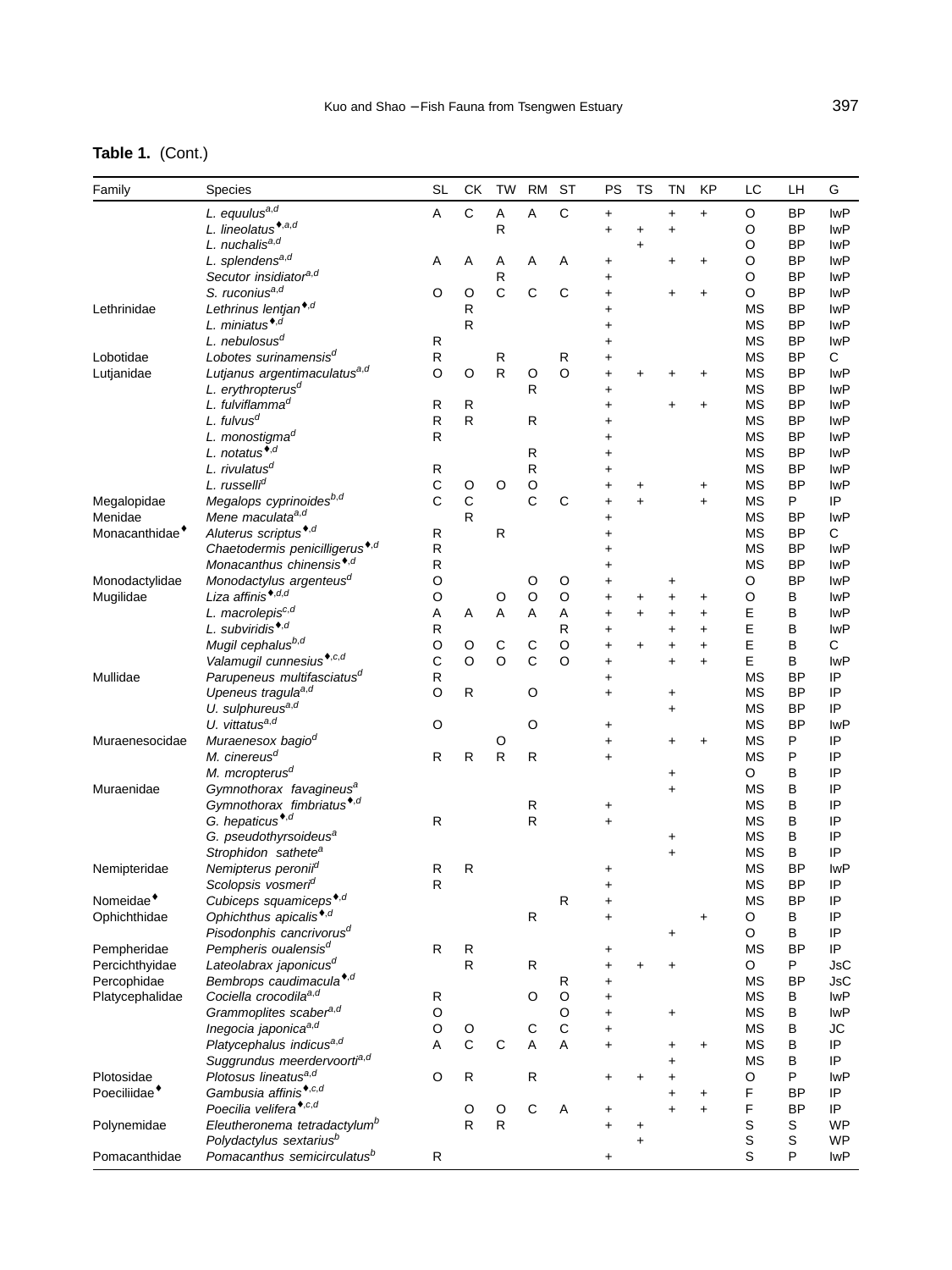| Table 1. (Cont.) |  |
|------------------|--|
|------------------|--|

| Family         | Species                                                  | <b>SL</b>   | СK                | TW           | <b>RM</b>    | <b>ST</b>    | PS             | TS             | TN                     | KP                     | LC          | LН                     | G                        |
|----------------|----------------------------------------------------------|-------------|-------------------|--------------|--------------|--------------|----------------|----------------|------------------------|------------------------|-------------|------------------------|--------------------------|
|                | P. sexstriatus <sup>*,d</sup>                            | R           |                   |              |              |              | +              |                |                        |                        | S           | P                      | <b>IwP</b>               |
| Pomacentridae  | Abudefduf bengalensis <sup>d</sup>                       | O           |                   |              | $\mathsf{R}$ |              | $\ddot{}$      | $\ddot{}$      |                        |                        | <b>MS</b>   | <b>BP</b>              | <b>IwP</b>               |
|                | A. sordidus <sup>d</sup>                                 | O           |                   | ${\sf R}$    |              |              | +              |                |                        |                        | MS          | <b>BP</b>              | IP                       |
|                | A. sexfasciatus <sup>d</sup>                             |             | R                 |              |              |              | $\ddot{}$      |                |                        |                        | МS          | <b>BP</b>              | <b>IwP</b>               |
|                | A. vaigiensis <sup>d</sup>                               | O           | O                 | $\mathsf{R}$ | $\mathsf{R}$ |              | $\ddot{}$      |                | +                      |                        | ΜS          | <b>BP</b>              | IP                       |
|                | Stegastes fasciolatus <sup>d</sup>                       |             |                   |              |              |              |                |                | $\ddot{}$              |                        | МS          | <b>BP</b>              | IP                       |
|                | S. insularis <sup>*,d</sup>                              | R           |                   |              |              |              | +              |                |                        |                        | ΜS          | BP                     | IP                       |
| Rachycentridae | Rachycentron canadus <sup>d</sup>                        |             | R                 |              |              |              | $\ddot{}$      |                |                        |                        | ΜS          | <b>BP</b>              | C                        |
| Scaridae       | Leptoscarus vaigiensis <sup>*,d</sup>                    | R           |                   |              |              |              | $\ddot{}$      |                |                        |                        | МS          | <b>BP</b>              | IP                       |
|                | Scarus ghobban <sup>d</sup>                              | O           |                   |              |              |              | +              |                |                        |                        | ΜS          | BP                     | IpP                      |
| Scatophagidae  | Scatophagus argus <sup>d</sup>                           | C           | С                 | С            | C            | С            | $\ddot{}$      |                | +                      |                        | E           | <b>BP</b>              | IP                       |
| Sciaenidae     | Argyrosomus japonicus <sup>a</sup>                       |             |                   |              |              |              |                | +              |                        |                        | O           | <b>BP</b>              | <b>IwP</b>               |
|                | Johnius belengerifa,d                                    | R           |                   |              | R            |              | $\ddot{}$      |                | +                      |                        | Ο           | <b>BP</b>              | <b>IwP</b>               |
|                | J. sina*, $a,d$                                          |             |                   |              | R            |              | $\ddot{}$      | +              | $\ddot{}$              | $\ddot{}$              | $\circ$     | <b>BP</b>              | <b>IwP</b>               |
|                | Nibea albiflora <sup>a</sup>                             |             |                   |              |              |              |                | $\ddot{}$      |                        |                        | Ο           | BP                     | <b>IwP</b>               |
|                | N. semifasciata <sup>d</sup>                             | R           |                   |              |              |              | +              |                |                        |                        | O           | <b>BP</b>              | <b>JC</b>                |
|                | Otolithes ruber <sup>a</sup>                             |             |                   |              |              |              |                |                | +                      |                        | O           | <b>BP</b>              | <b>IwP</b>               |
|                | Pennahia argentata <sup>*,d</sup>                        |             |                   |              |              | ${\sf R}$    | +              |                |                        |                        | O           | <b>BP</b>              | JС                       |
| Scombridae     | Scomber japonicus <sup>b</sup>                           | R           |                   |              |              |              | +              |                |                        |                        | <b>MS</b>   | S                      | $\mathsf C$              |
| Scorpaenidae   | Dendrochirus zebra <sup>d</sup>                          | R           |                   |              |              |              | +              |                |                        |                        | МS          | В                      | IP                       |
|                | Parascorpaena picta <sup>*,d</sup>                       | R           |                   |              |              |              |                |                |                        |                        | ΜS          | B                      | IP                       |
|                | Pterois antennata <sup>*,d</sup>                         | R           |                   |              |              |              | +              |                |                        |                        | ΜS          | B                      | IP                       |
|                | Scorpaena diabolis <sup>d</sup>                          | R           |                   |              |              |              | $\ddot{}$      |                |                        |                        | ΜS          | B                      | IP                       |
|                | S. neglecta <sup>a,d</sup>                               | R           |                   |              |              |              | +              |                |                        |                        | <b>MS</b>   | B                      | <b>JT</b><br><b>IwP</b>  |
| Serranidae     | Epinephelus coiodes <sup>a</sup>                         |             |                   |              |              |              |                |                | +                      | +                      | O           | BP                     |                          |
|                | E. lanceolatus <sup>*,d</sup><br>E. tauvina <sup>d</sup> |             |                   |              | R            |              | +              |                |                        |                        | O           | <b>BP</b>              | <b>IwP</b>               |
|                | Siganus fuscescensb,d                                    | O           | O<br>$\circ$      | O            | $\circ$      |              | $\ddot{}$      |                |                        |                        | O           | <b>BP</b><br><b>BP</b> | <b>IwP</b><br><b>IwP</b> |
| Siganidae      | S. guttatus <sup>b,d</sup>                               | O<br>C      | $\circ$           | $\mathsf C$  | $\mathsf{C}$ |              | $\ddot{}$      |                | +                      |                        | <b>MS</b>   | <b>BP</b>              | IP                       |
|                | Sillago asiatica <sup>d</sup>                            |             |                   |              |              | $\circ$      | $\ddot{}$      |                |                        |                        | МS<br>O     | BP                     | IP                       |
| Sillaginidae   | S. sihama <sup>d</sup>                                   |             |                   | Α            | Α            | Α            |                | +<br>$\ddot{}$ |                        |                        | O           | <b>BP</b>              | IpP                      |
| Soleidae       | Solea ovata <sup>d</sup>                                 | Α<br>R      | Α<br>$\mathsf{R}$ |              |              |              | +              |                | $\ddag$                | $\ddot{}$              | <b>MS</b>   | В                      | <b>WP</b>                |
| Sparidae       | Acanthopagrus australis <sup>*,b,d</sup>                 | R           |                   |              |              |              | +              |                | $\ddot{}$              |                        | O           | <b>BP</b>              | <b>IwP</b>               |
|                | A. berda <sup>b,d</sup>                                  | O           | O                 |              | O            |              | +<br>$\ddot{}$ |                | +<br>$\ddot{}$         |                        | O           | <b>BP</b>              | IP                       |
|                | A. latusb,d                                              | O           | ${\sf R}$         | O            | O            |              | +              | +              | +                      | $\ddot{}$<br>$\ddot{}$ | O           | BP                     | <b>IwP</b>               |
|                | A. schlegeli <sup>b,d</sup>                              | C           | $\mathsf{C}$      | $\mathsf{C}$ | $\mathsf{C}$ | C            | $\ddag$        | $\ddot{}$      | $\ddot{}$              |                        | O           | <b>BP</b>              | <b>JeC</b>               |
|                | Sparus sarbab,d                                          |             |                   |              | R            |              | $\ddot{}$      |                | $\ddot{}$              |                        | Ο           | <b>BP</b>              | <b>IwP</b>               |
| Sphyraenidae   | Sphyraena barracuda <sup>d</sup>                         | R           |                   |              |              |              | $\ddag$        |                |                        |                        | Ο           | P                      | C                        |
|                | S. jello $d$                                             | $\circ$     | ${\sf R}$         | R            | O            | $\circ$      | $\ddot{}$      |                |                        |                        | Ο           | P                      | <b>IwP</b>               |
|                | S. putnamiae <sup>d</sup>                                |             |                   |              |              |              |                |                | +                      |                        | Ο           | P                      | <b>IwP</b>               |
| Syngnathidae   | Hippichthys cyanospilus <sup>*,d</sup>                   |             |                   | R            |              |              | +              |                |                        |                        | O           | <b>BP</b>              | <b>IwP</b>               |
|                | H. spicifer <sup>*,d</sup>                               |             |                   |              |              | $\mathsf{R}$ | $\ddot{}$      | +              |                        |                        | O           | <b>BP</b>              | <b>IwP</b>               |
|                | Microphis manadensis <sup>a</sup>                        |             |                   |              |              |              |                |                |                        | $\ddot{}$              | O           | <b>BP</b>              | <b>IwP</b>               |
| Synodontidae   | Saurida elongatus <sup>d</sup>                           |             |                   | $\mathsf{R}$ |              |              | +              | $\ddot{}$      |                        |                        | <b>MS</b>   | <b>BP</b>              | <b>JC</b>                |
|                | S. gracilis <sup>d</sup>                                 | R           | R                 |              | R            |              |                |                |                        |                        | MS          | BP                     | IP                       |
|                | S. nebulosa <sup>d</sup>                                 |             |                   |              |              |              |                |                |                        | +                      | <b>MS</b>   | <b>BP</b>              | IP                       |
| Tetraodontidae | Arothron hispidus <sup>d</sup>                           | C           |                   | O            | C            | C            | +              |                | $\ddot{}$              | $\ddot{}$              | O           | <b>BP</b>              | <b>IpP</b>               |
|                | A. immaculatus <sup>*,d</sup>                            |             |                   |              | $\mathsf{R}$ |              | $\ddag$        |                |                        |                        | O           | BP                     | lwP                      |
|                | A. manilensis <sup>d</sup>                               | R           |                   | R            | R            |              | $\ddot{}$      |                | $\ddot{}$              | $\ddot{}$              | O           | BP                     | lwP                      |
|                | Chelondon patoca <sup>d</sup>                            | C           | O                 | C            | $\mathsf C$  | $\mathsf C$  | +              |                |                        | $\ddot{}$              | O           | BP                     | lwP                      |
|                | Takifugu niphobles <sup>d</sup>                          | $\mathsf C$ | $\mathsf{R}$      |              | O            |              | $\ddot{}$      | $\ddot{}$      | +                      |                        | O           | <b>BP</b>              | <b>JT</b>                |
|                | T. poecilonotus <sup>d</sup>                             |             |                   |              |              |              |                |                | +                      |                        | O           | <b>BP</b>              | JT                       |
| Teraponidae    | Pelatus quadrilineatusb,d                                | С           | С                 | O            | С            | O            | +              | +              | +                      | $\ddot{}$              | Ε           | <b>BP</b>              | lwP                      |
|                | Terapon jarbua <sup>b,d</sup>                            | Α           | $\mathsf C$       | A            | $\mathsf{C}$ | $\mathsf{C}$ | $\ddot{}$      | $\ddot{}$      | $\ddot{}$              | $\ddot{}$              | $\mathsf E$ | BP                     | lwP                      |
| Trichiuridae   | Trichiurus lepturus <sup>b,d</sup>                       |             | R                 |              |              |              |                |                |                        |                        | ΜS          | В                      | С                        |
| Triacanthidae  | Triacanthus biaculeatus <sup>d</sup>                     | R           | $\mathsf{R}$      |              |              |              | +<br>$\ddot{}$ |                | $\ddot{}$<br>$\ddot{}$ |                        | MS          | <b>BP</b>              | lwP                      |
| Zanclidae      | Zanclus cornutus <sup>d</sup>                            | R           |                   |              |              |              | $\ddot{}$      |                |                        |                        | MS          | BP                     | $_{\text{lpP}}$          |
|                |                                                          |             |                   |              |              |              |                |                |                        |                        |             |                        |                          |
|                | Total no. of species                                     | 176 90      |                   | 93           | 124 85       |              | 244 63         |                | 123 74                 |                        |             |                        |                          |

For abbreviations of localities see text; the frequency occurrences are denoted as: A, abundant; C, common; O, occassional; R, rare. Fishing gear: a, bottom trawler; b, gill net; c, cast net; d, fyke net. +, present investigation; ♦, not recorded by Shao et al. (1993); MS, marine straggler; O, marine estuarine opportunist; E, estuarine; C, catadromous; F, freshwater; S, surface; P, pelagic; B, benthic; BP, bentho-pelagic.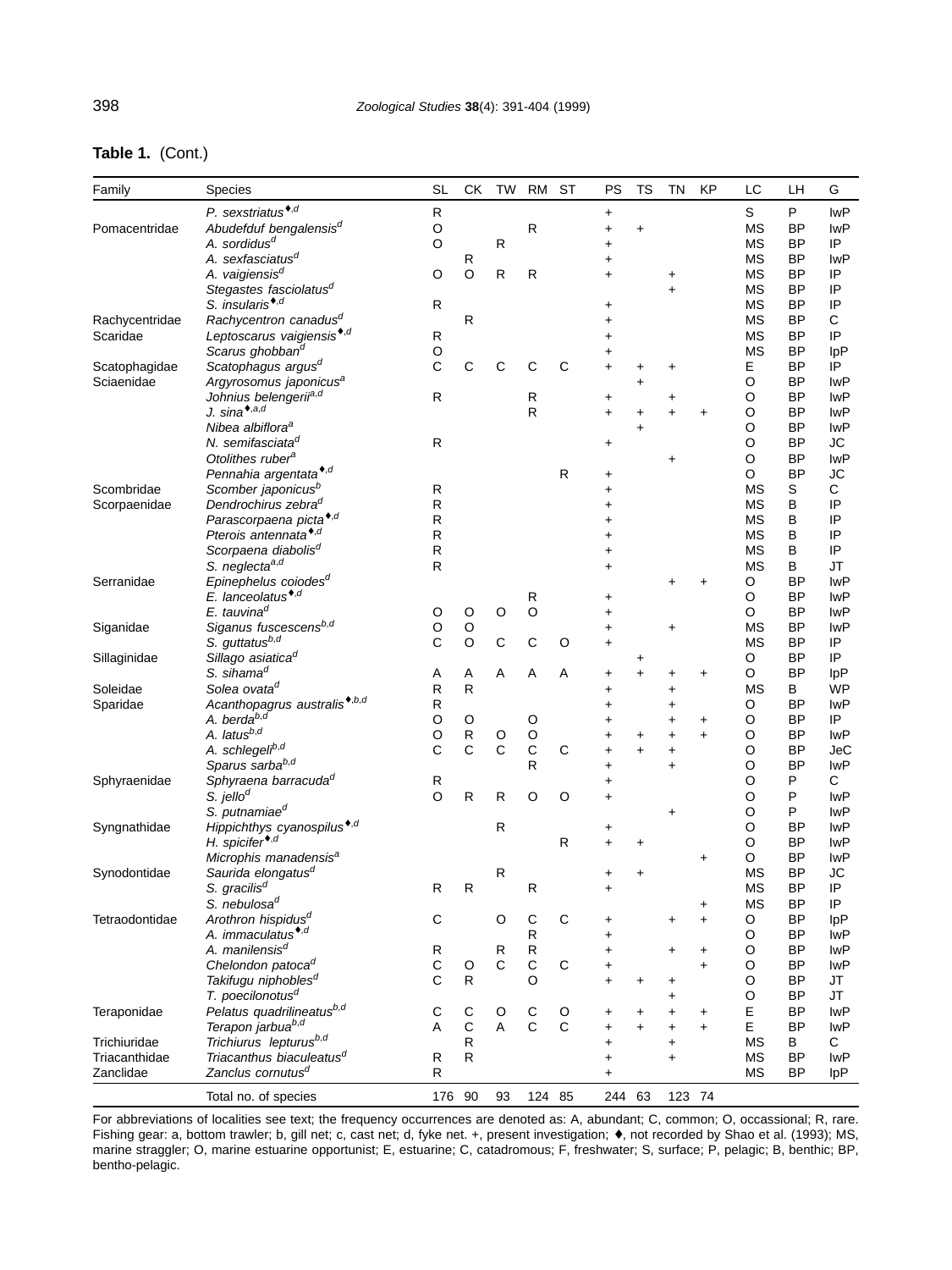Scorpaenidae, Ephippidae, Gerredidae, Labridae, Platycephalidae, Pomacentridae, Sparidae, and Tetraodontidae. Table 2 lists the 5 most dominant families and their ranks, and compares them with those of estuaries in the northern (TS) and southern (TN, KP) parts of Taiwan. Except for the top family of Gobiidae which has the same rank in all areas, the rank orders of the other dominant families are very different, especially for those pelagic or soft bottomassociated families like the Carangidae, Clupeidae, Apogonidae, Bothidae, Mugilidae, and Platycephalidae.

The most abundant species in the southwestern estuaries are the estuarine species: Ambassis urotaenia, Glossogobius olivaceus, Oxyurichthys opthalmonema, Yongeichthys caninus, Liza macrolepis, and Scatophagus argus; the marine estuarineopportunists: Nematalosa come, Gerres filamentosus, Leiognathus brevirostris, L. equulus, L. splendens, Sillago sihama, Acanthopagrus schlegeli, and Terapon jarbua, as well as the marine straggler species: Scomberoides tol and Platycephalus indicus.

Among the total number of 244 species obtained during the present study, 10 families and 111 species were newly added to the fish fauna of the west coast of Taiwan. Of these, 5 are new records for Taiwan: Ambassis commersoni, A. interruptus, and A. miops of Ambassidae, Zenarchopterus dunckeri of Hemiramphidae, and Epinephelus lanceolatus of Serranidae (Figs. 3-7). These results render the fish fauna and geographical distributional database in Taiwan more complete.

With regard to life cycles, fishes collected throughout the estuarine areas comprised 208 marine species, of which 124 were marine stragglers (50.8%), 84 were marine estuarine-opportunists (34.4%), 29 estuarine species (12.3%), 6 freshwater species (2.4%), and 1 catadromous species (Table 1). Within each region of the estuary, the marine stragglers were the most speciose group in the estuaries SL (55.7%) and CK (49%), but were replaced by estuarine opportunists at TW (27%) and ST (26%). Both types are about equal at RM (53%). In this investigation, we also recorded a number of economic species which were mostly in young stages, such as Acanthopagrus schlegeli, Sillago sihama, Caranx sexfasciatus, and C. ignobilis, etc. (Table 3). This result suggests that these estuaries are utilized by marine species and estuarine opportunists for nursery, feeding, and sheltering and by euryhaline coastal and estuarine species for residence. Ansari et al. (1995) reached a similar conclusion.

Marine teleosts are typically the most abundant group of fishes reported from estuaries and bays (Day et al. 1981, Haedrich 1983). Although those species which regularly enter estuaries in relatively large numbers have often been included in a category termed 'estuarine-dependent' (Claridge et al. 1986), Loneragan et al. (1989) observed that these species are also frequently abundant in Australian estuaries suggesting that they are more appropriately called 'estuarine opportunists'. There are also transient species which stay in these estuaries for a short time. Table 4 lists the number of species of each life habit category at 8 different estuaries along the west coast of Taiwan. Within each region of the estuary, the bentho-pelagic species were the most speciose category, then the benthic was the next in all estuarine areas. This result may reflect the impor-

**Table 2.** The most speciose families of fishes occurring in 8 estuaries along the western coast of Taiwan. Only the top 5 families in each estuary were taken into account and ranked in parenthesis. For abbreviations of localities see text. The dash - indicates that a family was not caught

| Family          | SL    | <b>CK</b> | TW    | <b>RM</b> | ST    | TN    | ΚP    | TS    |
|-----------------|-------|-----------|-------|-----------|-------|-------|-------|-------|
| Gobiidae        | 23(1) | 13(1)     | 19(1) | 21(1)     | 21(1) | 21(1) | 22(1) | 14(1) |
| Carangidae      | 12(2) | 2(9)      | 5(3)  | 8(2)      | 4(4)  | 9(2)  | 2(6)  | 4(2)  |
| Clupeidae       | 11(3) | 5(2)      | 3(6)  | 7(3)      | 4(4)  | 3(7)  |       | 2(6)  |
| Apogoniade      | 8(4)  | 2(9)      | 2     | 3         | 2(7)  | 2     |       |       |
| Leiognathidae   | 6(5)  | 5(2)      | 6(2)  | 6(4)      | 5(2)  | 7(3)  | 4(3)  | 3(3)  |
| Lutjanidae      | 6(6)  | 4(4)      | 2     | 6(5)      |       | 2     | 3(4)  | 2(6)  |
| <b>Bothidae</b> | 5(7)  | 4(4)      | 5(3)  | 2         |       |       |       |       |
| Haemulidae      | 5(8)  | 2(9)      | 3(6)  | 4(7)      |       | 2     | 2(6)  | 3(3)  |
| Mugilidae       | 5(9)  | 3(6)      | 4(5)  | 4(7)      | 5(2)  | 5(4)  | 5(2)  | 3(3)  |
| Platycephalidae | 4     | 2(9)      |       | 3         | 4(4)  | 2     |       |       |
| Sparidae        | 4     | 3(6)      | 2     | 4(7)      |       | 5(4)  | 2(6)  | 2(6)  |
| Tetraodontidae  | 4     | 2(9)      | 3(6)  | 5(6)      | 2     | 4(6)  | 3(4)  |       |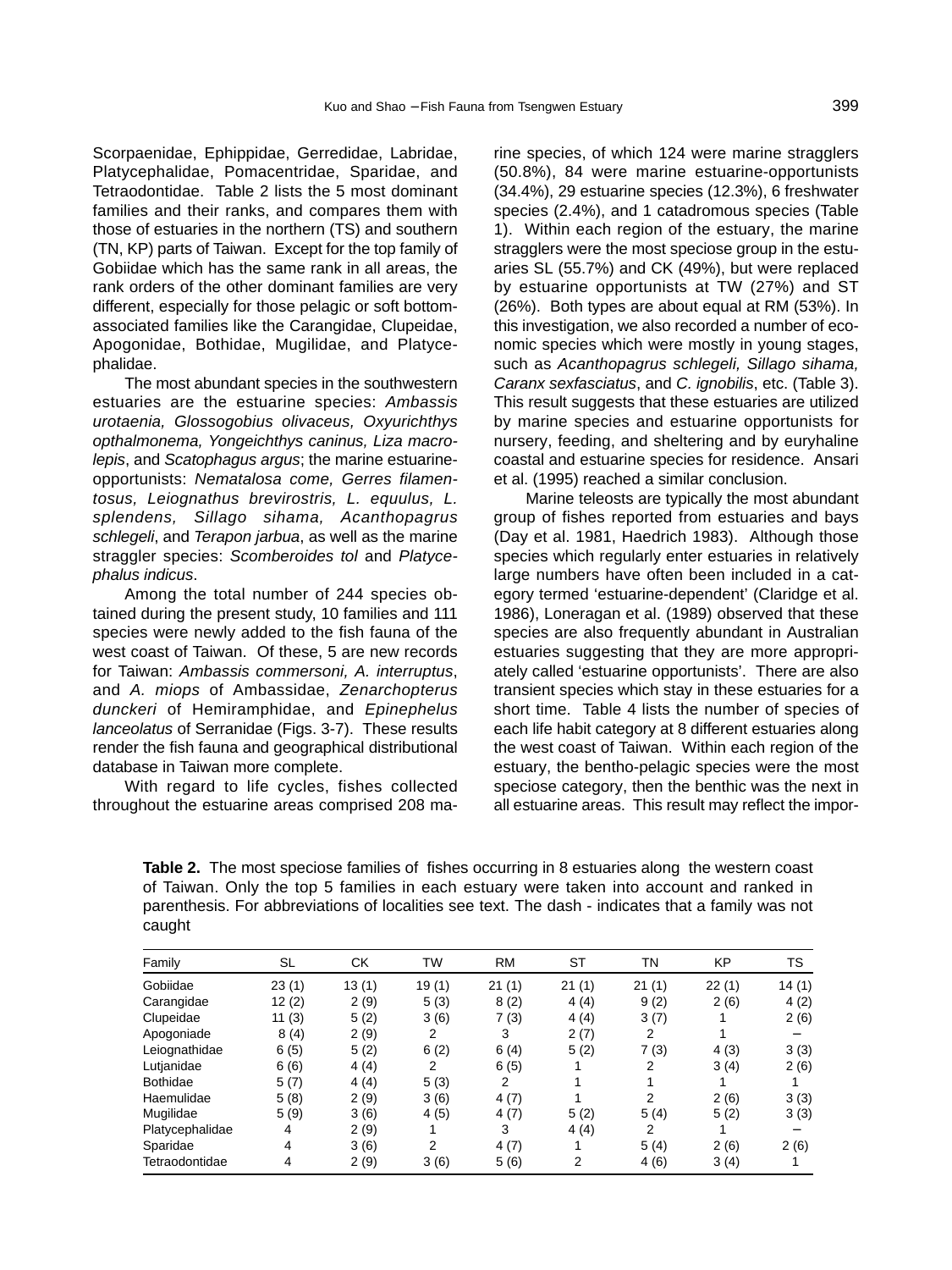tance of sediments in addition to the salinity factor. Nevertheless, the result may be simply because there are more benthic than pelagic species in the marine environment. According to the data of zoogeographical distribution in table 1, in general, most fish species in estuarine areas were widely distributed, including 207 species of IwP, IP, WP, C, and IpP which comprise 84.2% of the total fish species. Only 27 species or 10.9% had a narrow distribution of JeC, JsC, and JT. These figures are similar to those of Shao et al. (1993) since the geographical location of these 5 estuaries are within the range of the previous study region.

Figure 2 is an UPGMA dendrogram of the 8 estuaries along the western coast. The 5 estuaries near the Tsengwen River are grouped together first, then they group with more southerly estuaries at Tainan and Kaoshiung. The Tanshui estuary in northern Taiwan joins last. This result is not only quite consistent with the geographical distances among these sites, but also agrees with the results of bipartite fish communities between northern and southern Taiwan obtained earlier by analyzing fish faunistic data from 6 mangrove areas along the western coast (Kuo et al. 1999), and from coral reef fish species (Shao et al. 1999).

Changes of fish community structure in different estuaries occur in response to spatial and temporal variations of abiotic environmental factors, such as salinity gradients, current velocity differences, water temperature fluctuations, and pollution (Thiel et al. 1995). Our results show that temperature determined by the current distributional pattern is the most important factor, because the low temperature of the China continental coastal current will influence the extreme northwestern part of Taiwan in the winter, and a branch of the warm Kuroshio current can only penetrate up to Chiayi, approximately 40 km to the north of Tsengwen estuary, through the Penghu trench (Wang and Chern 1989). Thus, the limiting factor of water temperature inhibits the migration of southern fish species to northern waters.

### **Jaccard similarity coefficients**



**Fig. 2.** UPGMA phenogram for comparing fish assemblages among 8 estuarine zones along the west coast of Taiwan.

**Table 3.** Number of species (n) and percentage contributions (%) of life-cycle categories in 8 estuaries along the western coast of Taiwan. For abbreviation of estuaries, see text

|                       |     | SL  |    | СK  |    | TW  |     | RM  |    | ST  |     | ΤN  |    | KP  |    | TS  |  |
|-----------------------|-----|-----|----|-----|----|-----|-----|-----|----|-----|-----|-----|----|-----|----|-----|--|
| Life-cycle category   | n   | %   | n  | %   | n  | %   | n   | %   | n  | %   | n   | %   | n  | %   | n  | %   |  |
| Marine straggler      | 99  | 56  | 44 | 49  | 33 | 27  | 49  | 53  | 22 | 26  | 44  | 36  | 16 | 21  | 19 | 30  |  |
| Estuarine opportunist | 54  | 31  | 25 | 28  | 33 | 27  | 46  | 49  | 27 | 32  | 52  | 42  | 30 | 40  | 29 | 46  |  |
| Estuarine             | 22  | 12  | 18 | 20  | 22 | 18  | 26  | 28  | 32 | 38  | 20  | 16  | 21 | 28  | 15 | -24 |  |
| Catadromous           |     |     |    |     |    | 0.8 |     | 1.1 |    |     |     | 1.6 | 2  | 2.7 |    |     |  |
| Freshwater            |     | 0.6 |    | 3.3 | 4  | 3.2 | 2   | 2.2 | 4  | 4.7 | 5   | 4.1 | 5  | 6.7 |    |     |  |
| Total                 | 176 |     | 90 |     | 93 |     | 124 |     | 85 |     | 123 |     | 74 |     | 63 |     |  |

**Table 4.** Number of species (n) and percentage contributions (%) of their life habitat categories in 8 estuaries along the western coast of Taiwan. For abbreviation of estuaries, see text

|                       |     | SL   |    | СK   |    | TW   |     | <b>RM</b> |    | ST   |     | TΝ   |    | KP   |    | TS   |  |
|-----------------------|-----|------|----|------|----|------|-----|-----------|----|------|-----|------|----|------|----|------|--|
| Life habitat category | n   | %    | n  | %    | n  | %    | n   | %         | n  | %    | n   | %    | n  | %    | n  | %    |  |
| Pelagic               | 23  | 13.1 | 8  | 8.9  | 12 | 12.9 | 14  | 11        |    | 8.1  | 16  | 13   | 5  | 6.7  | 8  | 12.7 |  |
| Surface               | 17  | 9.7  | 10 | 11.1 | 9  | 9.7  | 13  | 10        | 10 | 12   | 8   | 6.5  | 3  | 4.1  | 6  | 9.5  |  |
| Bentho-pelagic        | 84  | 47.7 | 45 | 50   | 38 | 40.9 | 59  | 48        | 35 | 40.7 | 55  | 44.7 | 33 | 44.6 | 29 | 46   |  |
| <b>Benthic</b>        | 52  | 29.5 | 27 | 30   | 34 | 36.6 | 38  | 31        | 34 | 39.5 | 44  | 35.8 | 33 | 44.6 | 20 | 31.8 |  |
| Total                 | 176 |      | 90 |      | 93 |      | 124 |           | 86 |      | 123 |      | 74 |      | 63 |      |  |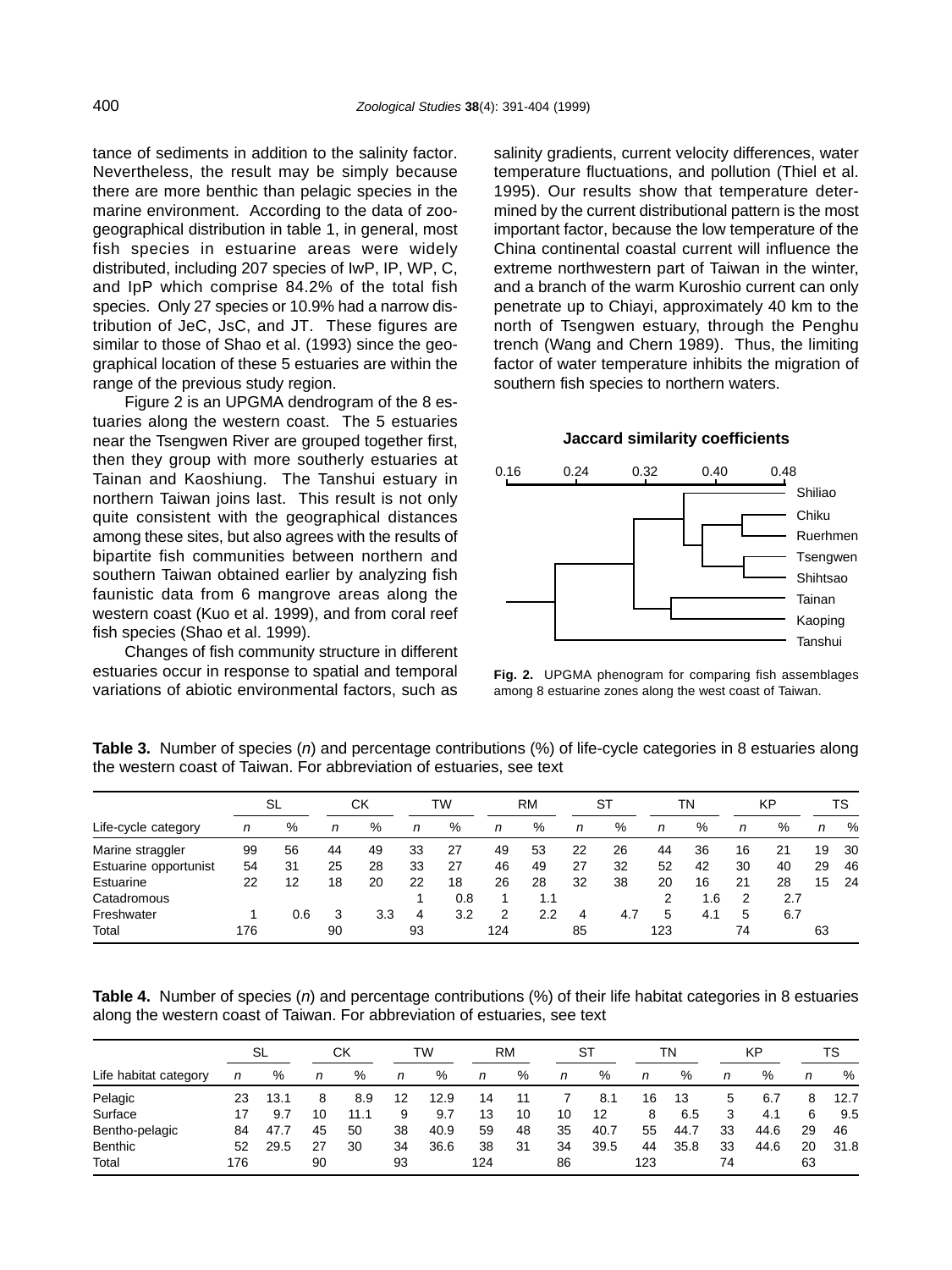The diagnostic characteristics of the 5 species of new record are described below.

#### **Family Ambassidae Ambassis miops Günther, 1871** (Fig. 3)

Ambassis miops Günther, 1871: 655 (Rarotonga, Cook Is.); Munro 1967: 262; Masuda et al. 1984: 123. Ambassis lafa Jordan and Seale, 1905: 341.

Material: One specimen ASIZP 057562, 58.0 mm SL., 24 Apr. 1995, Shiliao.

Diagnosis: Dorsal rays VII-1,9; anal rays III,9; tubed lateral line scales 30; gill rakers 36. Body depth 2.67; head length 3.2; 2nd dorsal length 4.36 in SL. Snout length 4.29; orbit diameter 3.35; interorbit width 3.75; caudal peduncle depth 3.00; pectoral fin length 1.50; pelvic fin length 2.04 in head length. Supraorbital ridge ending posteriorly to 1st spine, suborbital margin serrated, preorbital margin serrated. Preopercular margin serrated below, entire behind and ridge similar with enlarged serrate angle. Interoperculum ends in 1 sharp serrate cheek scale in 2 rows. Lateral line continuous or interrupted by 1- 2 scales on one or both sides. Color when fresh, body generally brownish-yellow with silvery midlateral band. Snout and chin with dusky mark. Membrane between 2nd and 3rd spines of dorsal blackish. Dark streak along caudal lobes.

Remarks: Resembles A. urotaenia, but differs in having a large eye, and gently rounded snout. Eye diameter over 30% and interorbital width over 20% of head length.

#### **Ambassis interruptus Bleeker, 1852** (Fig. 4)

Ambassis interruptus Bleeker, 1852: 696 (Wahai, Ceram; Batavia, Java); Fowler and Bean 1930: 155; Munro 1967: 262; Masuda et al. 1984: 123.

Ambassis macracanthus Day, 1870: 681.

Priopis interruptus Jordan and Seale, 1907: 18.

Material: One specimen; ASIZP 057561, 43 mm SL., 30 Mar. 1995, Shihtsao.

Diagnosis: Dorsal rays VII-1,9; anal rays III,9; tubed lateral line scales 26; gill rakers 31. Body depth 2.32; head length 3.40; 2nd dorsal length 4.43 in SL. Snout length 3.75; orbit diameter 2.73; interorbital width 3.75; caudal peduncle depth 2.14; pectoral fin length 1.2; pelvic fin length 1.67 in head length. The maxilla reaching below front edge of orbit; teeth villiform and small, in narrow bands in jaws, on vomer and palatines and narrow medium row or band on tongue; interorbital very slightly convex; single postero-supraorbital spine, none below; preorbital edge with 6 or 7 spines, ridge with a few weaker serrae; lower edge and ridge of preopercle serrate, upper ridge and edge entire, also slightly enlarged spine at angle of ridge. The 2nd spine of 1st dorsal fin strong and very long. Lateral line interrupted. Ground color on body sides and lower surface with bright silvery white tint when fresh. Median diffuse silvery-white band from eye to caudal. Fins all pale or with grayish dusting terminally on verticals. Membrane between 2nd and 3rd dorsal spines dusky to blackish.

## **Ambassis commersoni Cuvier and Valenciennes, 1828**

(Fig. 5)

Ambassis commersoni Cuvier and Valenciennes, 1828: 176 (Mahe, Java); Day 1878: 52; Weber and de Beaufort 1929: 23; Munro 1967: 263; Masuda et al. 1984: 123; Smith and Heemstra 1986: 507.

Ambassis batianensis Bleeker, 1855; 196; Fowler and Bean 1930; 161.

Ambassis safgha Fowler, 1927: 136.

Materials: Three specimens; ASIZP 057560, 057568, 56.8-65.2 mm SL, 24 Apr. 1995, Tsengwen R. estuary; ASIZP 057569, 59.5 mm SL, 7 Oct. 1995, Ruerhmen R. estuary.

Diagnosis: Dorsal rays VII-1,9-10; anal rays III, 9; tubed lateral line scales 27-29; gill rakers 28-31, Body depth 2.81-3.10; head length 3.51-3.80; 2nd dorsal length 4.47-4.82 in SL; snout length 4.67-4. 92; orbit diameter 2.84-2.92; interorbital width 2.33- 2.46; caudal peduncle depth 2.00-2.26; pectoral fin length 1.41-1.65; pelvic fin length 1.75-1.85 in head length. Dorsal and anal profiles about equally convex. The maxilla reaching below the first 1/3 of orbit. Preorbital margin serrated. Preorbital ridge with a few weak serrae posteriorly. Preopercular ridge serrated below with larger serrae at angle, entire behind. Interoperculum ends in 1 large serrae. Third anal spine slightly longer than 2nd. Lateral line often with slight interruption below end of spinous dorsal base. Membrane between 2nd and 3rd spines of dorsal blackish. A dark stripe along caudal lobes. Yellowish with silver reflections and a burnished silver mid-lateral band when fresh.

### **Family Serranidae Epinephelus lanceolatus (Bloch, 1790)** (Fig. 6)

Holocentrus lanceolatus Bloch, 1790: 92 (East Indies) (not seen). Promicrops lanceolatus Fowler and Bean, 1930: 297-299. Epinephelus lanceolatus Randall and Heemstra, 1991: 174-176; Heemstra and Randall 1993: 174-175.

Material: One specimen; ASIZP 058331; 134.4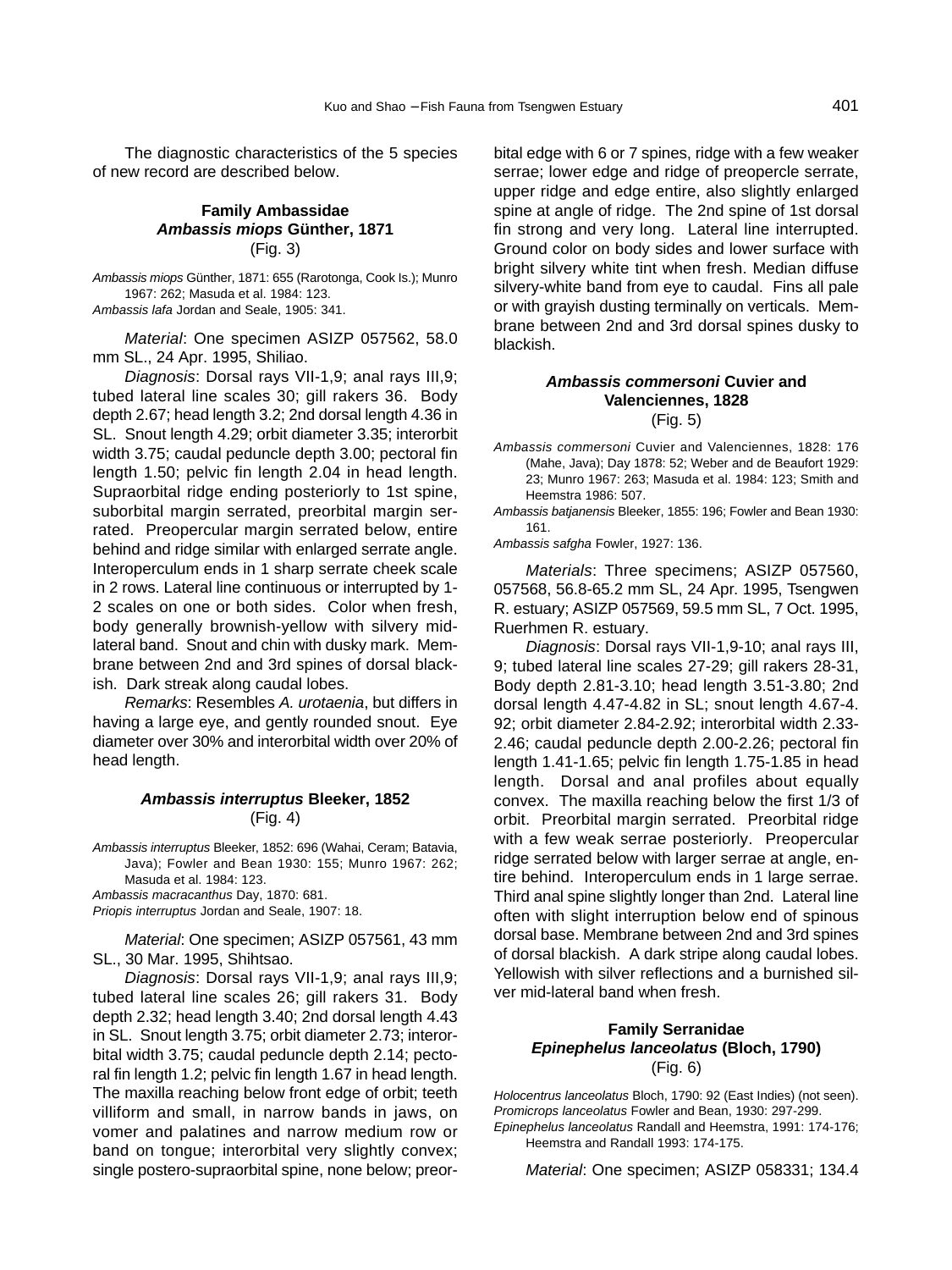

Fig. 3. Ambassis miops, SL = 58 mm.



Fig. 6. Epinephelus lanceolatus, SL = 134.4 mm.



Fig. 4. Ambassis interruptus, SL = 43 mm.



**Fig. 5.** Ambassis commersoni, SL = 59.0 mm.

mm SL, 7 Oct. 1995, Ruerhmen R. estuary.

Diagnosis: D. XI,15; A. III,8; P. 19; LL. 57; GR. 9+16; body depth 2.8 in SL. This specimen is a juvenile. Body color yellow with a broad black bar in pectoral region extending into most of spinous portion of dorsal fin and anteriorly in a band at midside to large irregular black areas on head; a 2nd black bar



Fig. 7. Zenarchopterus dunckeri, SL = 79.0 mm.

extending from soft portion of dorsal fin across body onto anal fin, and a 3rd black bar posteriorly on caudal peduncle. It is commonly seen in caves on coral reefs and around wrecks; and adults as well as juveniles are found in estuaries.

#### **Family Hemiramphidae Zenarchopterus dunckeri Mohr, 1926** (Fig. 7)

Zenarchopterus dunckeri Mohr, 1926: 255 (not seen). Zenarchopterus dunckeri: Fowler 1928; Munro, 1967: 113; Masuda et al. 1984: 80.

Materials: Three specimens; ASIZP 057296; 71.3-94 mm SL, 26 Dec. 1994, Shihtsao mangrove swamp.

Diagnosis: D. 10-12; A. 11-12; P. 9-10; LL. 37- 38; upper jaws as broad as long, caudal fin truncate or rounded. Adult males with 4th dorsal ray filamentous and 6th anal ray enlarged. Dark brown above, paler below. A broad band of dark dots below stripe. Small species, inhabiting brackish waters.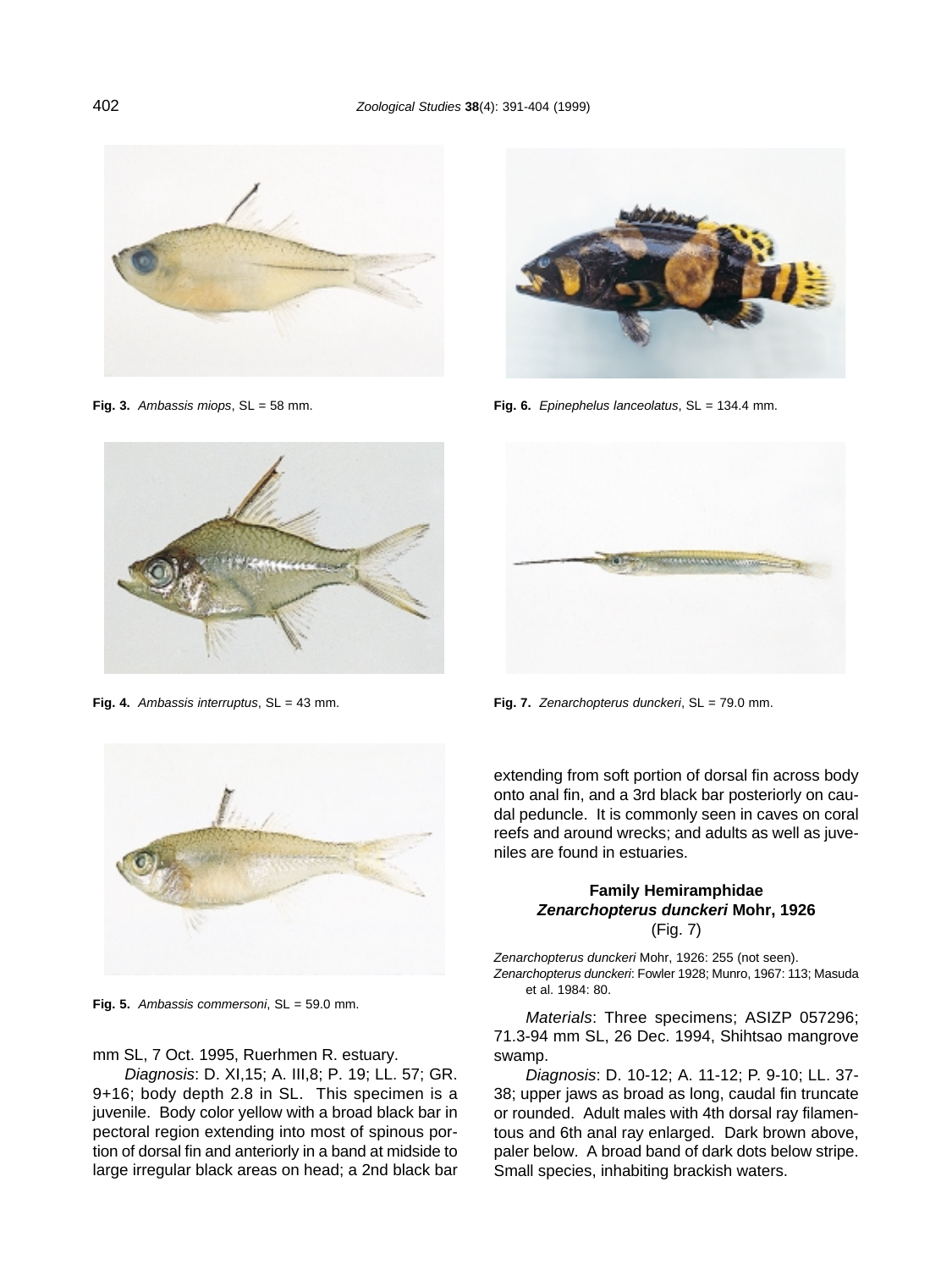**Acknowledgments:** We are grateful to the National Science Council of the Republic of China (Grant NSC 85-2621-P-001-001), for funding a research project in the estuary of the Tsengwen River. We are also grateful for much assistance from the Fish Ecology and Evolution Laboratory, Institute of Zoology, Academia Sinica for help in identifying some fishes and Mr. Chi-Liang Su, Shun-Ching Yang, and Ms. N. J. Chen for their help with field work. Thanks are extended to Wen-Hsien Hsu for assistance with the map.

#### **REFERENCES**

- Ansari ZA, A Chatterji, BS Ingole, RA Sreepada, CU Rivonkar, AH Parulekar. 1995. Community structure and seasonal variation of an inshore demersal fish community at Goa, west coast of India. Estuar. Coastl. Shelf Sci. **41:** 593-610.
- Bleeker P. 1852. Nieuwe bijdrage tot de kennis der ichthyologische fauna van Ceram. Nat. Tijdschr. Ned. Ind. **3:** 689- 714.
- Bleeker P. 1855. Tweede bijdrage tot de kennis der ichthyologische fauna van kokos-eilanden. Nat. Tijdschr. Ned. Ind. **8:** 196.
- Chen CC, CH Ho, TH Tzeng, CC Wu, SC Jwang. 1987. Study on the fishery resources along the southwest coast of Taiwan. Tech. Rep. Inst. Fish., NTOU, Keelung, Taiwan, 120 pp.
- Chen CT, CH Wei, CC Shen, CC Hong, YL Lee, WC Ro, CP Chen, IM Chen, PT Yuan, KT Shao, LS Fang, CK Liu, GS Hsu, MN Ro. 1989. An ecological survey on the waters around Tunghsiao, Miao Li County. Ann. Rep. Mar. Sci. Res. Center, NSYSU, Kaohsiung, Taiwan.
- Claridge PN, IC Potter, MW Hardisty. 1986. Seasonal changes in movements, abundance, size composition and diversity of the fish fauna of the Severn Estuary. J. Mar. Biol. Assoc. UK **66:** 229-258.
- Cuvier G, A. Valenciennes. 1828. Histoire naturelle des poissons. Tome premier. Livre premier. Tableau historique des progrès de l'ichthyologie, depuis son origine jusqu'à nos jours. Livre deuxième. Idée générale de la nature et de l'organisation des poissons. Vol. I, i-xvi+1-573, pls.1-8.
- Day F. 1870. Remarks on the fishes of the Andaman Islands. Proc. Zool. Soc. Lond. **1870:** 677-705.
- Day F. 1878. The fishes of India: being a natural history of the fishes known to inhabit the seas and fresh water of India, Burma, and Ceylon. London Vol. **2:** i-xx+321-778 pp.
- Day JH, SJM Blaber, JH Wallance. 1981. Estuarine fishes. In JH Day ed. Estuarine ecology with particular reference to southern Africa. Rotterdam, Cape Town: AA Balkema, pp. 197-221.
- Fang LS, IS Chen, CC Han. 1996. The fishes of rivers on the Kaohsiung County Government. Kaohsiung, Taiwan: Kaohsiung County Government, 215 pp.
- Fowler HW. 1927. Fishes of the tropical central Pacific. Bull. Bernice P. Bishop Mus. **39:** 1-32, pl. 1.
- Fowler HW. 1928. The fishes of the Oceania. Mem. Bernice P. Bishop Mus. **10:** iii+1-540 pp.
- Fowler HW, BA Bean. 1930. Contributions to the biology of the Philippine Archipelago and adjacent regions. The fishes of the family Amiidae, Chandidae, Duleidae, and Serranidae, obtained by the United States Bureau of Fishes steamer

"Albatorss", in 1907 to 1910, chiefly in the Philippine Islands and adjacent seas. Bull. U. S. Nat. Mus. **100**(10)**:** 155.

- Günther A. 1871. Report on several collections of fishes recently obtained for the British Mus. Proc. Zool. Soc., Lond. Vol. 1, 655 pp.
- Haedrich RL. 1983. Estuarine fishes. In BH Ketchum, ed. Ecosystems of the world. Vol. 26: Estuaries and enclosed seas. Amsterdam: Elsevier, 183-207 pp.
- Han CC, LS Fang. 1997. The fish of rivers of Tainan County. Tainan, Taiwan: Tainan County Government, 177 pp.
- Heemstra PC, JE Randall. 1993. Groupers of the world. (Family Serranidae, Subfamily Epinephelinae). FAO Species Catalogue 16, Viii+382 pp.
- Hong CC, RC Chen, R Hung, YM Chiang, TS Tan, WL Wu, KL Fang, SY Yeh. 1989. An ecological survey on the waters around Wu-Chi town, Taichung County. (II). Spec. Publ. **60**, Keelung, Taiwan: Inst. Oceanogr., NTOU.
- IGBP. 1994. IGBP in action: workplan 1994-1998. IGBP report No. 28, Stockholm.
- Jordan DS, A Seale. 1905. List of fishes collected by Dr. Bashford, Dean of the Island of Negros, Philippines. Proc. U. S. Nat. Mus. **28**(1407)**:** 341.
- Jordan DS, A Seale. 1907. Fishes of the Islands of Luzon and Panay. Bull. Bur. Fish. **26:** 18.
- Kuo SR, HJ Lin, KT Shao. 1999. Fish communities in the mangrove creeks of northern and southern Taiwan. Estuaries **22**(4)**:** (in press).
- Lee SC. 1992. Fish fauna and abundance of some dominant species in the estuary of Tanshui, northwestern Taiwan. J. Fish. Soc. Taiwan **19**(4)**:** 263-271.
- Lenanton RCJ, IC Potter. 1987. Contribution of estuaries to commercial fisheries in temperate Western Australia and the concept of estuarine dependence. Estuaries **10:** 28-35.
- Lie U. 1983. Marine ecosystems: research and management. Impact Sci. Soc. **33:** 277-292.
- Lin HJ, KT Shao, SR Kuo, HL Hsieh, SL Wong, LM Chen, WT Lo, JJ Hung. 1999. A trophic model of a sandy barrier lagoons at Chiku in southern Taiwan. Estuar. Costal. Shelf Sci. **48:** 575-588.
- Loneragan NR, IC Potter, RCJ Lenanton. 1989. Influence of site, season and year on contribution made by marine, estuarine diadromous and freshwater species to the fish fauna of a temperate Australian estuary. Mar. Biol. **65:** 461-479.
- Masuda H, K Amaoka, C Araga, T Uyeno, T Yoshino. 1984. The fishes of the Japanese Archipelago. Tokyo: Tokai Univ. Press, 123 pp.
- Munro IRS. 1967. The fishes of New Guinea. Port Moresby, New Guinea: Dept. of Agr. Stock Fish, 113 pp.
- Randall JE, PC Heemstra. 1991. Revision of Indo-Pacific groupers (Perciformes: Serranidae: Epinephelinae), with descriptions of five new species. Indo-Pacific Fishes **20:** 1- 294, 41 pls.
- Rohlf FJ. 1993. NT-SYS/PC Ver.1.80 Numerical taxonomy of multivariate analysis system statistical programs. Tech. Report. SUNY, Stony Brook, NY, 108 pp.
- Shao KT. 1989-1993. Annual report of fishery catch statistics from Changhwa and Taichung-Fish part. Vol. 1-4. Inst. Mar. Res. Kaohsiung, Taiwan: National Sun Yat-sen Univ.
- Shao KT, JP Chen, PH Kao, CY Wu. 1993. Fish fauna and their geographical distribution along the western coast of Taiwan. Acta Zool. Taiwanica **4**(2)**:** 113-140.
- Shao KT, JP Chen, SC Wang. 1999. Biogeography and database of marine fishes in Taiwan waters. In B Seret, JY Sire, eds. Proc. 5th Indo-Pac. Fish Conf., Noumea 1997. Paris: Soc. Fr. Ichthyol., **1999:** 673-680.